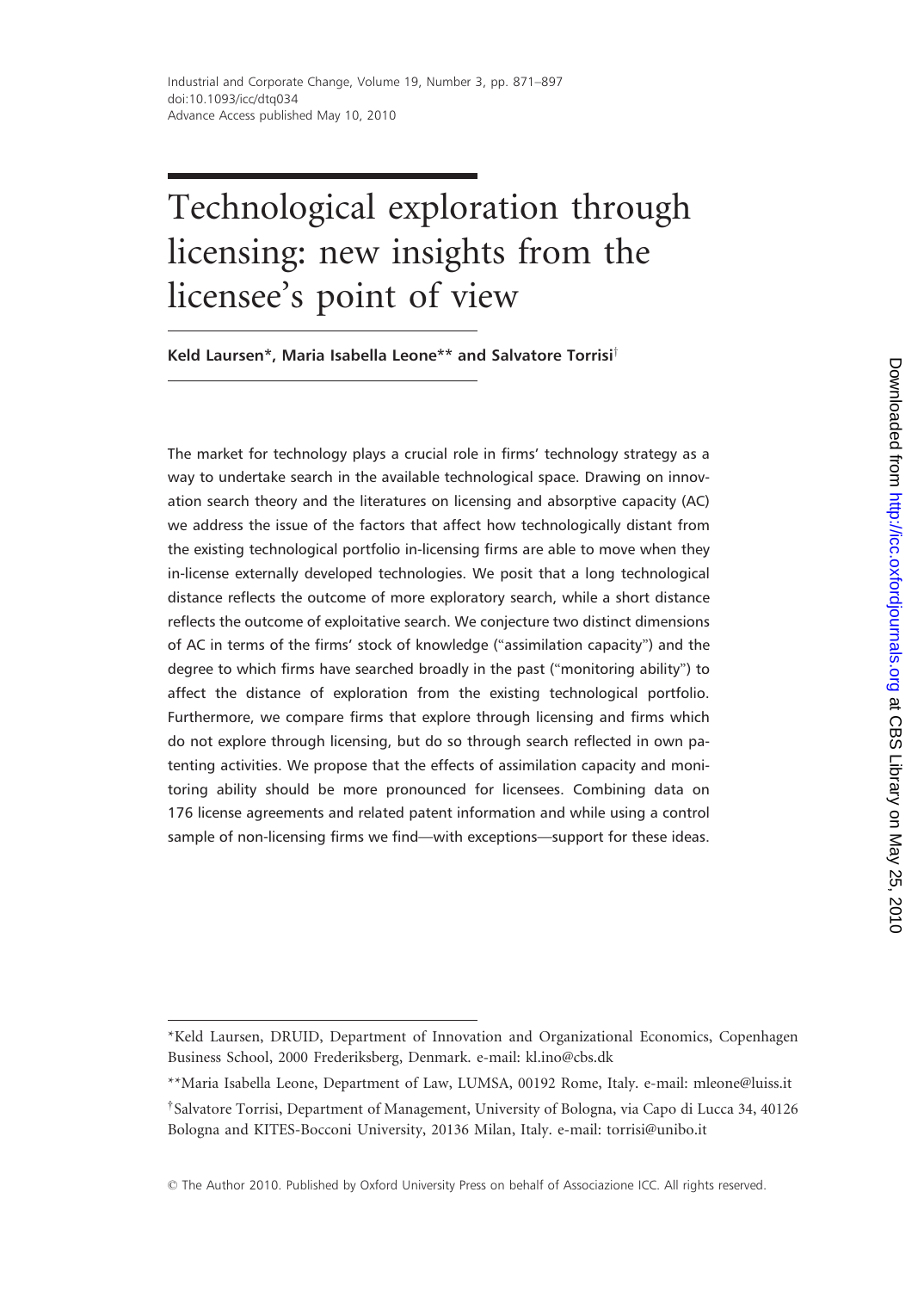# 1. Introduction

The increasing importance of markets for technology is challenging the traditional model of organizing innovation, where R&D and the complementary assets required for innovation are largely integrated within the firm (Teece, 1988; Arora et al., 2001a). The emergence of these markets has offered a new window of opportunity to firms that are more open to the outside and that are engaged in permanent search activity (Arora et al., 2001b; Laursen and Salter, 2006). Indeed, given the fact that firms can rely on external sources of knowledge to feed their innovative capacity, the ability to explore the increasing amount of external sources of knowledge becomes more and more relevant for them. Recent empirical studies have found that increasing efficiency of markets for technology, and the associated declining transaction costs, make technology outsourcing an important alternative to in-house R&D in various industries (e.g. Silverman, 1999; Arora et al., 2001b; Fosfuri, 2006; Lichtenthaler and Ernst, 2007).

The literature on licensing behavior has, however, mostly focused on the supply side of the technology market. Although this literature has greatly enhanced our understanding of the licensing phenomenon, the demand side of the market has generally been overlooked, with licensees assumed to play a passive role. As pointed out by Henry Chesbrough: "[b]oth the buying and the selling perspectives are necessary to improve the management of IP." (Chesbrough, 2003: 158). A small number of previous studies have examined the licensee perspective (e.g. Atuahene-Gima, 1993; Atuahene-Gima and Patterson, 1993; Lowe and Taylor, 1998) and only few of them have shed light on technology in-licensing as a diversification option (Killing, 1978; Caves *et al.*, 1983). These studies on technology in-licensing have found that the acquired licenses were most often closely related to the focal firm's technological competencies. However, from these contributions it is not clear to what extent markets for technology provide innovating organizations with greater strategic flexibility and a larger number of feasible options as compared to in-house search. We attempt to remedy this research gap by comparing the behavior of in-licensing firms to the behavior of comparable non-in-licensing firms.

Our analysis draws on the idea that firms can undertake two types of technological search and diversification: local search (or exploitation) and distant search (or exploration) and that firms' managers need to balance these two types of search (prominent examples include, March, 1991; Levinthal, 1997; Rosenkopf and Nerkar, 2001; Katila and Ahuja, 2002; Benner and Tushman, 2003; Gupta et al., 2006). In this article, we assume that exploitative and exploratory search represent a continuum with "exploitation" and "explorations" as two extremes. From this perspective, we posit that a long technological distance reflects the outcome of more exploratory search, while a short distance reflects the outcome of more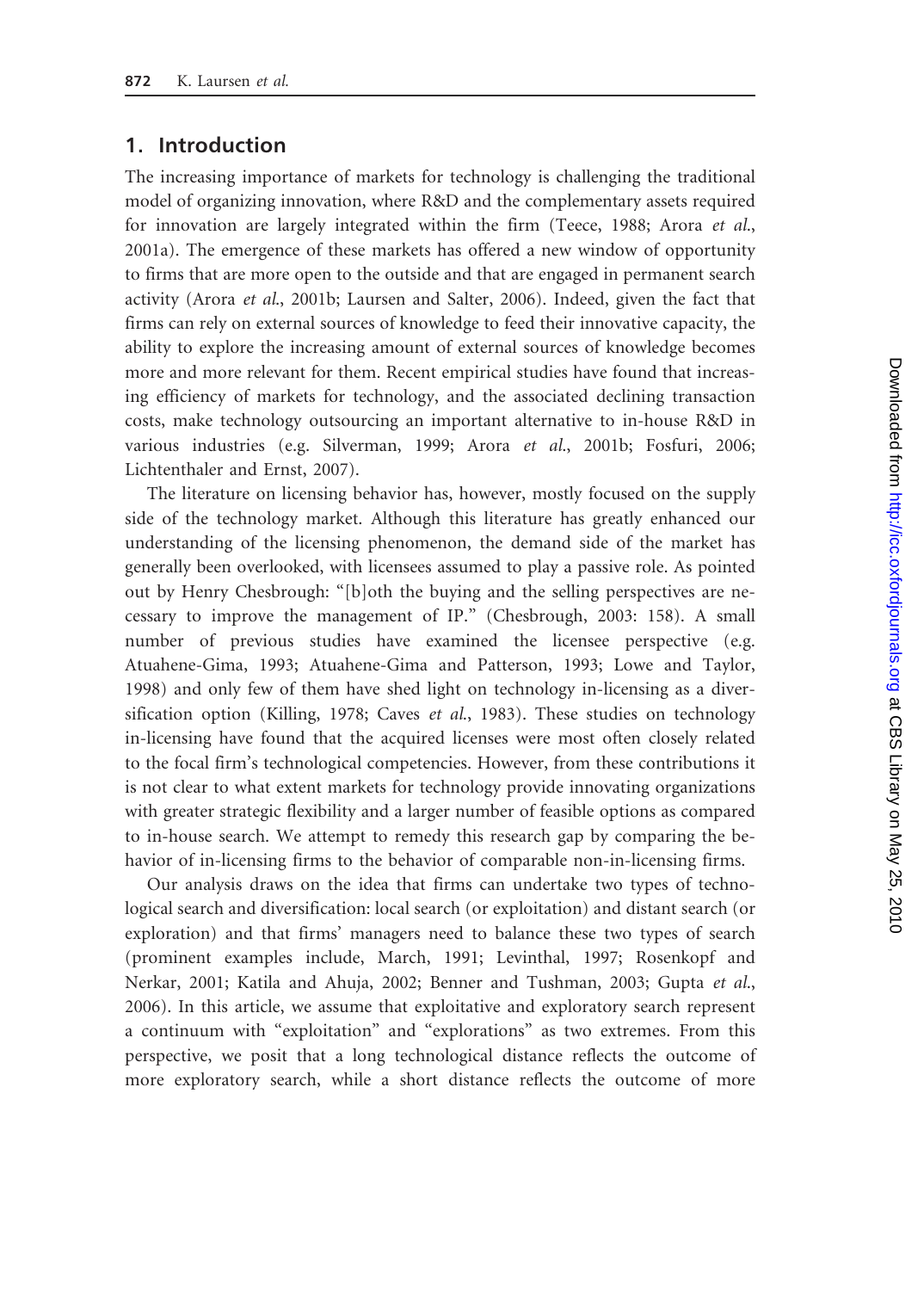exploitative search and we identify characteristics of in-licensing firms that may lead them to explore or exploit through in-licensing.<sup>1</sup>

Cohen and Levinthal (1990) have defined absorptive capacity (AC) as the "ability to recognize the value of new information, assimilate it, and apply it to commercial ends" (p. 128). We focus on two dimensions of AC, the monitoring/valuation/identification ability and the assimilation capacity. These two dimensions would both be included in what Zahra and George (2002) later dubbed "potential AC" (defined as the ability to acquire and assimilate externally generated knowledge)—as opposed to "realized AC" that has to do with how firms transform and exploit externally acquired knowledge to commercial ends. Several later studies have refined and extended the AC construct (Jansen et al., 2005; Lane et al., 2006; Fosfuri and Tribó, 2008). In this article, however, we suggest that two dimensions of AC in terms of the firms' stock of knowledge ("assimilation capacity") and the degree to which firms have searched broadly in the past ("monitoring ability") positively affects the distance of exploration from the existing technological portfolio. Moreover, we contrast firms that explore through licensing and firms which do not explore through licensing, but do so through search revealed in own patenting activities. We go on to suggest that the influence of assimilation capacity and monitoring ability should be more pronounced for licensees. To our knowledge, no previous work has tried to distinguish and operationalize these different dimensions of the AC construct and certainly not in the context of in-licensing strategy.

Our empirical analysis draws on a sample of 176 firms with license agreements over the period 1974–2001. We combine licensing information with related patent information and a number of other types of data. By using a control sample of non-licensing firms, we conduct an analysis with difference-in-difference characteristics that allows to assess the existence of significant differences in firms' ability to undertake technological exploration of varying degrees of distance from the firms' existing technological portfolio—through licensing-in or own patenting activity across the two samples of licensing and non-licensing firms. With exceptions, we find overall support for our ideas.

# 2. Theory and hypotheses

The organizational theory of innovation and the theory of search have found that exploration and exploitation are pursued in different organizational settings, ranging from in-house search activity to alliances, acquisitions and licensing-in. Here we draw on Koza and Lewin (1998: 260) who argue that: "In licensing and franchising

<sup>&</sup>lt;sup>1</sup>Note that in-licensing is a way to acquire already existing external technology in the market. In that sense, we examine firms' ability to explore technologies that are new to the firm, not new to the world.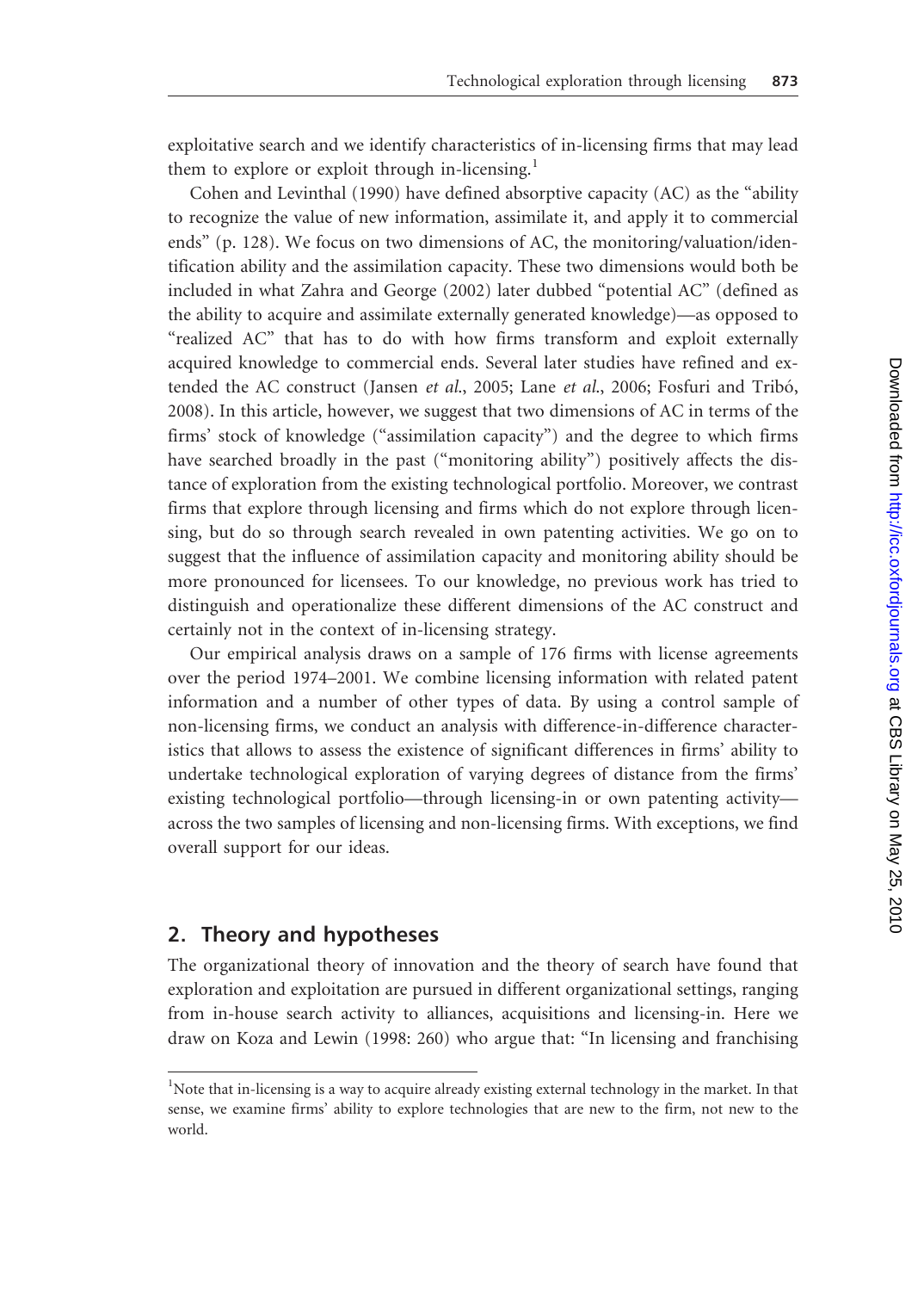(from the point of view of the licensee), AC determines the rate and effectiveness through which technology, brands, and the like may be internalized." Many studies have explored the antecedents and consequences of AC. However, few scholars have tried to understand the implications of different dimensions of the AC construct for exploratory and exploitative search. For instance, in the context of strategic alliances, Mowery et al. (1996) measured AC in terms of the pre-alliance level of technological overlap with partner firms and found the extent of a firm's absorption of technological capabilities from its alliance partners to be positively related to its pre-alliance level of technological overlap with partner firms. Following Zahra and George (2002), subsequent research has tested the construct empirically by digging deeper into underlying mechanisms that affect potential and realized AC. In particular, Jansen et al. (2005) have examined organizational mechanisms, while Tribó and Fosfuri (2008) have shown that R&D cooperation, external knowledge acquisition and experience with knowledge search are important antecedents to potential AC. This view of AC then emphasizes the firm's ability to exploit external knowledge (Lane et al., 2006: 855). Another important attempt at refining and extending the concept of AC has distinguished between explorative learning (monitoring), transformative learning (assimilation) and exploitative learning (apply it to commercial ends) (Lane et al., 2006). Here, we build on this insight and use the concept of firms' monitoring ability to measure the degree to which they have searched broadly in the past.

Lane *et al.* (2006) claim that transformative learning (or assimilation) results from the combination of new knowledge with existing knowledge. Given that firms' exact combination of new knowledge with existing knowledge is very difficult to gauge, we use the concept of assimilation capacity from a different perspective and measure it in terms of the breadth of the firms' stock of knowledge. It can be noted that Jansen et al. (2005) measured assimilation in terms of firms' aptitudes to react to market signals. However, as we are dealing with the specific case of technological exploration—rather than with a multi unit service firm as in the case of Jansen et al. (2005)—we need to use an aspect of assimilation capacity in the technology rather than in the market environment (in line with Mowery et al., 1996).

## 2.1 Technological exploration and assimilation capacity

Exploration increases variety, helping firms to minimize the risk of obsolescence which is particularly high under conditions of rapid environmental change (Sorensen and Stuart, 2000; Jansen et al., 2005). The literature has pointed to the importance of cognitive obstacles to exploratory search, such as existing shared knowledge and organizational routines, communication channels and information filters, that makes it difficult for an organization to recognize and assimilate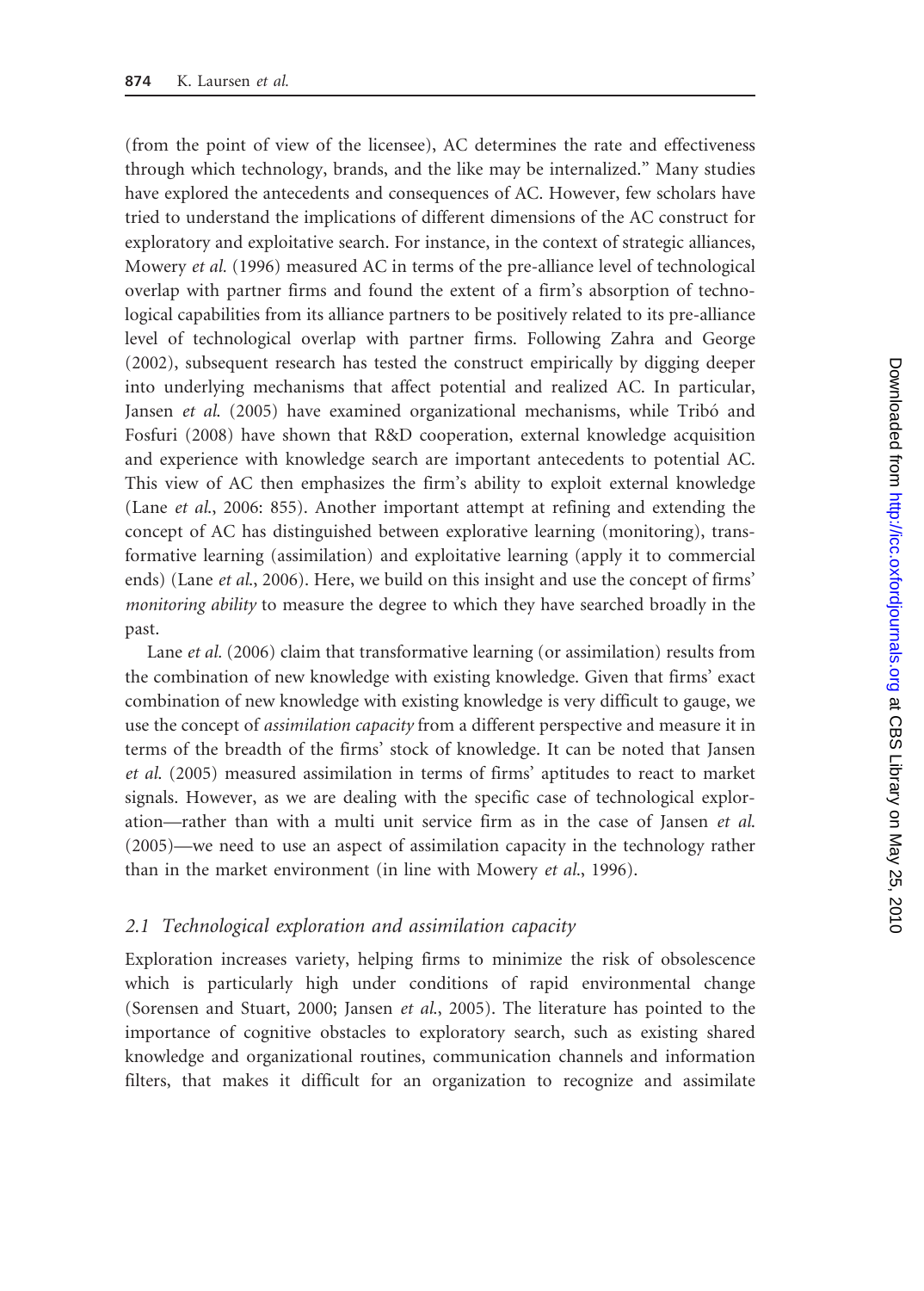knowledge outside the scope of its core competencies (Nelson and Winter, 1982; Cohen and Levinthal, 1990; Henderson and Clark, 1990; Miller et al., 2007). From this perspective, entry into new technologies or businesses appears to be different from a random walk because the access to new knowledge is costly and the cost of entry into a new technology increases with the distance from the firms' core knowledge and competencies (e.g. Granstrand et al., 1997; Gambardella and Torrisi, 1998; Piscitello, 2000). Moreover, exploration of new technologies requires AC, an important antidote against the myopia of learning (Cohen and Levinthal, 1990).

As mentioned above, here, we use the concept of assimilation capacity and measure it as the breadth of the firms' stock of knowledge. As Cohen and Levinthal (1990) have pointed out "the ability to assimilate information is a function of the richness of the pre-existing knowledge structure: learning is cumulative, and learning performance is greater when the object of learning is related to what is already known ... diversity of knowledge plays an important role ... a diverse background provides a more robust basis for learning because it increases the prospect that incoming information will relate to what is already known." (p. 131). In this context, Lavie and Rosenkopf (2006) have noted that AC facilitates exploration through alliances. They also posit that a "broad AC" accumulated by interacting with a heterogeneous group of partners is important to explore new alliances (p. 803). We follow this line of argumentation and posit that a large assimilation capacity is associated with a broad AC in terms of a diversified technological background and that this capacity is important for future exploration. Accordingly:

Hypothesis 1: The broader the knowledge firms have accumulated (assimilation capacity) in the past, the more distant technological exploration from their technological portfolio they will (be able to) undertake in the future.

## 2.2 Technological exploration and monitoring ability

According to Cohen and Levinthal (1990) and Lane et al. (2006), another important dimension of AC—in addition to the assimilation capacity—is the ability to recognize, identify and evaluate the potentiality of external knowledge. This capability is accumulated by screening the technological landscape. Katila and Ahuja (2002) developed the concept of search scope and operationalized it by using the share of new citations to total patent citations reported in a focal firm's patent stock. In this context, Katila and Ahuja (2002) argue that that search scope signals a firms attempt at exploring the technological landscape. We posit that backward citations in general indicate the firm's exploration of the technological space. Moreover, past exploratory activity, in our view, should enhance the firm's ability to screen and evaluate future external knowledge. Our proposition is in line with the idea discussed earlier; that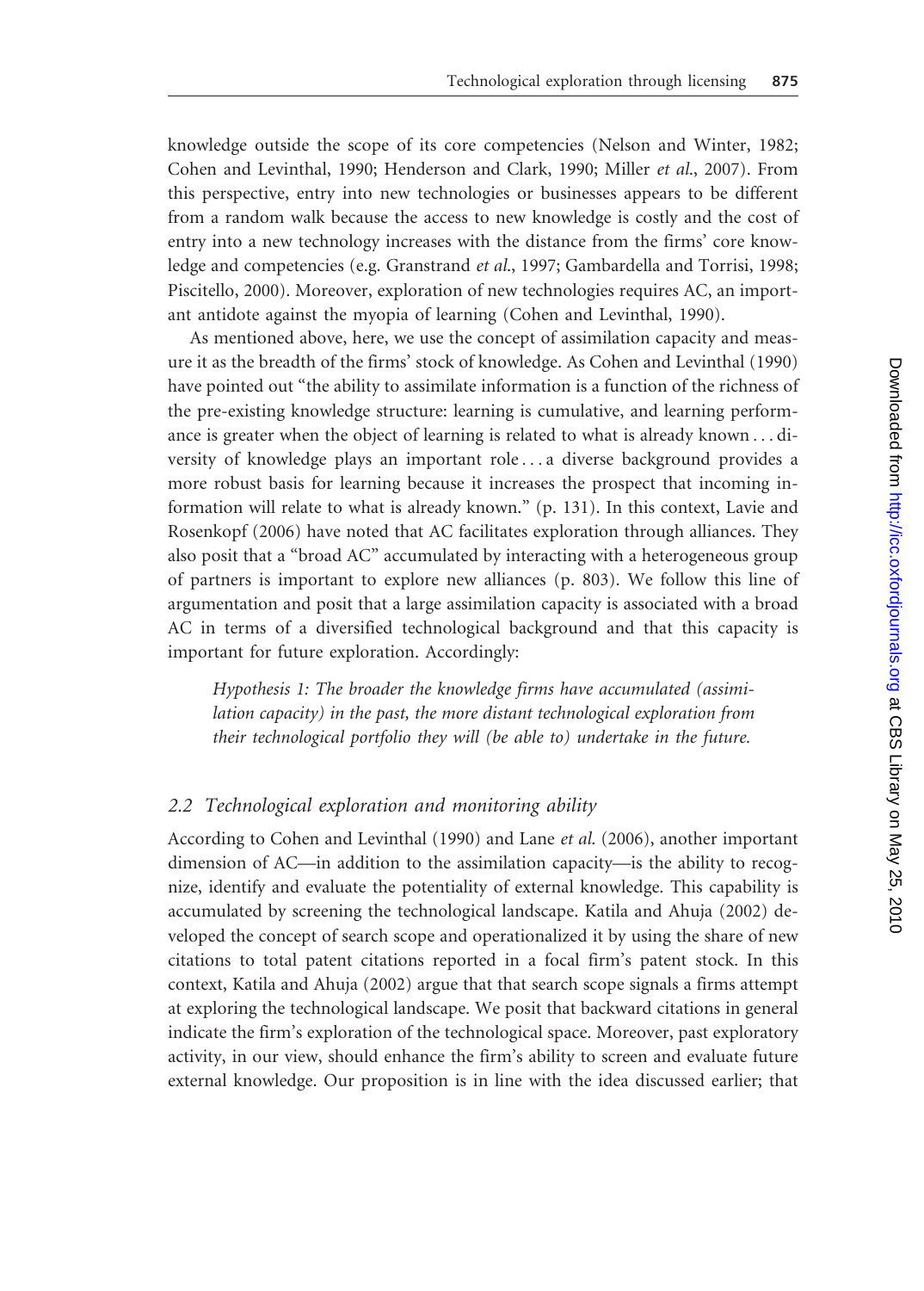past exploration induces more future exploration: "explorative tendencies, guided by AC, intensify with firms' prior exploration experience" (Lavie and Rosenkopf, 2006: 803). These arguments lead us to conjecture:

Hypothesis 2: The broader firms have searched in the past (monitoring ability), the more distant technological exploration from their technological portfolio they will (be able to) undertake in the future.

# 2.3 Assimilation capacity and monitoring ability between licensing and non-licensing firms

Based on earlier insights (Cyert and March, 1963), evolutionary economists such as Dosi (1982), Nelson and Winter (1982), Pavitt (1988) and Helfat (1994) have argued that search through firm-internal processes are almost always highly localized in that firms search along established trajectories created by past experiences, routines and heuristics. The constraints to exploration and diversification that are typical of in-house search are likely to be less stringent when exploration is pursued through licensing because of smaller upfront costs and lower technological and market risk (the licensed knowledge may have been used by the licensor before licensing). More generally, organizations operating in complex environments characterized by a diversified knowledge base or firms that enter a new knowledge domain have to draw on alliances and other inter-organizational learning mechanisms to increase their AC (Powell et al., 1996; Lane et al., 2006). However, earlier studies on licensing have suggested that technological trajectories that firms pursue when license-in new technologies are guided by their pre-existing technological background (Killing, 1978; Caves et al., 1983; Chatterji, 1996; Lowe and Taylor, 1998; Kim and Vonortas, 2006). Accordingly, both licensing-in and internal technological exploration (or diversification) are somehow constrained by firms' previous experiences.

When a firm wishes to explore into a new technology that is more or less distant to what it already does, the firm has—in many, if not most cases—the possibility of exploring through in-licensing. It can also explore internally—either through searching in a different direction or by inventing around an existing patent. However, when a firm with a given level of AC—as measured by assimilation capacity and monitoring ability—(that can be utilized for internal development or for in-licensing), wishes to explore far away from its existing technological portfolio, one would expect that the firm should the able to explore further away when the exploration involves a license. This is mainly because the underlying technology has been developed by another organization with another set of skills and competences than the licensee. Indeed, in the case of licensing-in, the licensee will possess both its own knowledge and the knowledge entailed in the license. In addition to that, there may also be complementarities between the firm's AC and the in-licensed knowledge that may further facilitate more distant exploration. Moreover—as pointed out above—licensing-in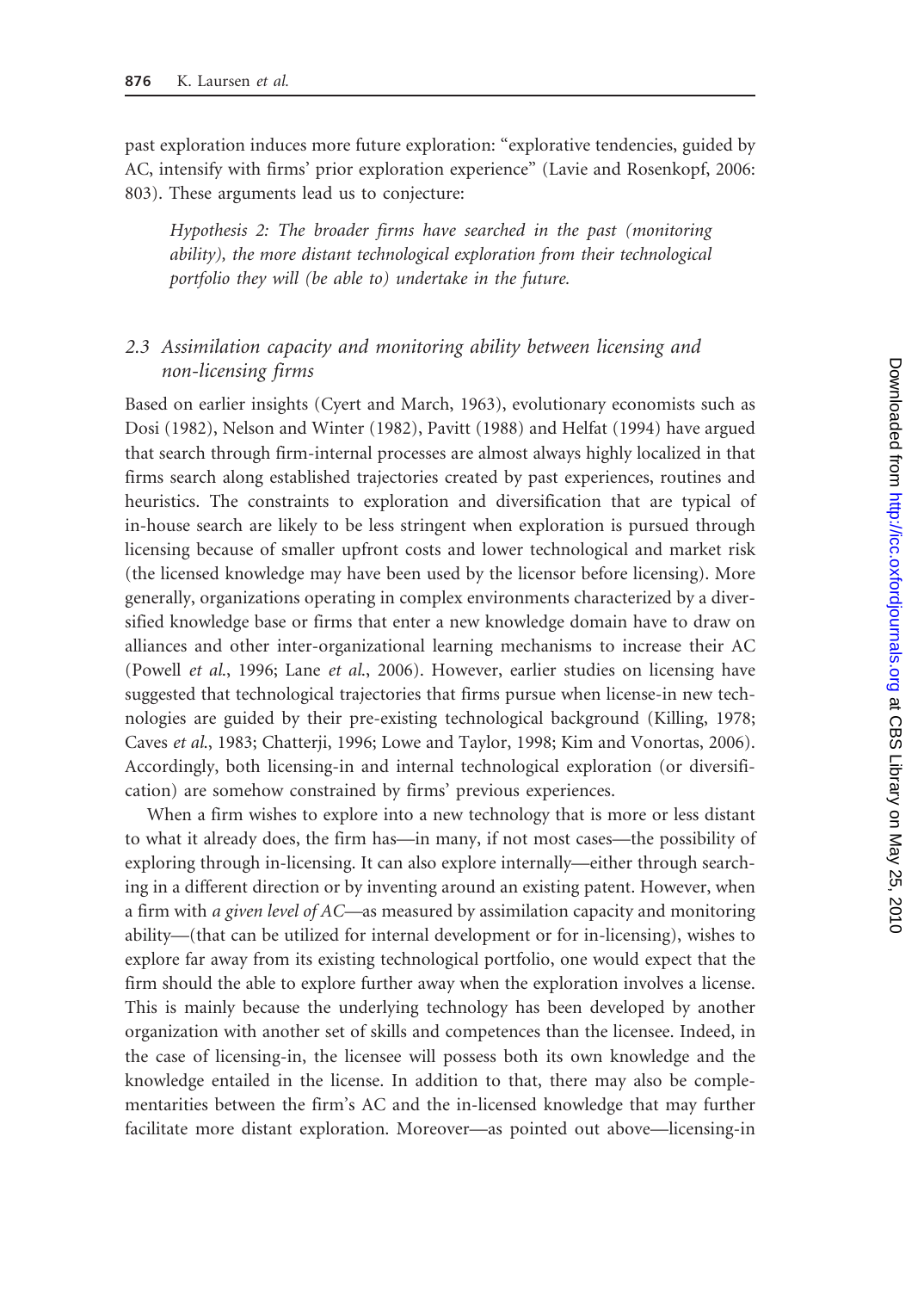(like other inter-organizational mechanisms) entails a higher potential for more distant exploration than exploration through internal search due to the smaller upfront costs (for instance the costs associated with hiring and assimilating new technical staff) and lower technological and market risk in the former case. In other words, it is likely to be less costly to explore distantly through licensing-in. So the idea is that while the assimilation capacity and monitoring ability aspects of AC are important in the case of internal exploration they become important a fortiori in the case of exploration through in-licensing. In other words, external linkages such as licensing-in moderate the effect of AC on exploratory search. This leads us to conjecture:

Hypothesis 3a: Licensing-in reinforces the positive effect of a larger assimilation capacity on the distance of future technological exploration from firms' technological portfolio.

Hypothesis 3b: Licensing-in reinforces the positive effect of a larger monitoring ability on the distance of future technological exploration from firms' technological portfolio.

# 3. Method

## 3.1 Data and sample

In order to test our hypotheses we developed a research design based on multiple sources of information on license and patent data. We started from the Intellectual Property database maintained by the Financial Valuation Group.<sup>2</sup> This database records IPRs transaction agreements concluded from the 1970s to the present, including the exchange of software, know-how, technology, copyright, patent, and products.

For the sake of our analysis we extracted only "patent" and "technology" transactions, identified in the database as such. This led us to an initial set of 1052 observations. For each transaction we could retrieve basic information on the document source, the date of the event and the source which reported the event, the names of the licensor and the licensee, their respective Standard Industrial Classification (SIC) and North American Industry Classification System (NAICS) industry codes and,—whenever available—the identification number of patents involved in the transaction. This information allowed us to cross-link the original dataset with many other sources of information that were necessary for our analysis.

<sup>&</sup>lt;sup>2</sup>The Financial Valuation Group (FVG) is one of the leading business valuation consulting and litigation service firms in North America. [\(http://www.fvginternational.com/index.html,](http://www.fvginternational.com/index.html) accessed June 2007).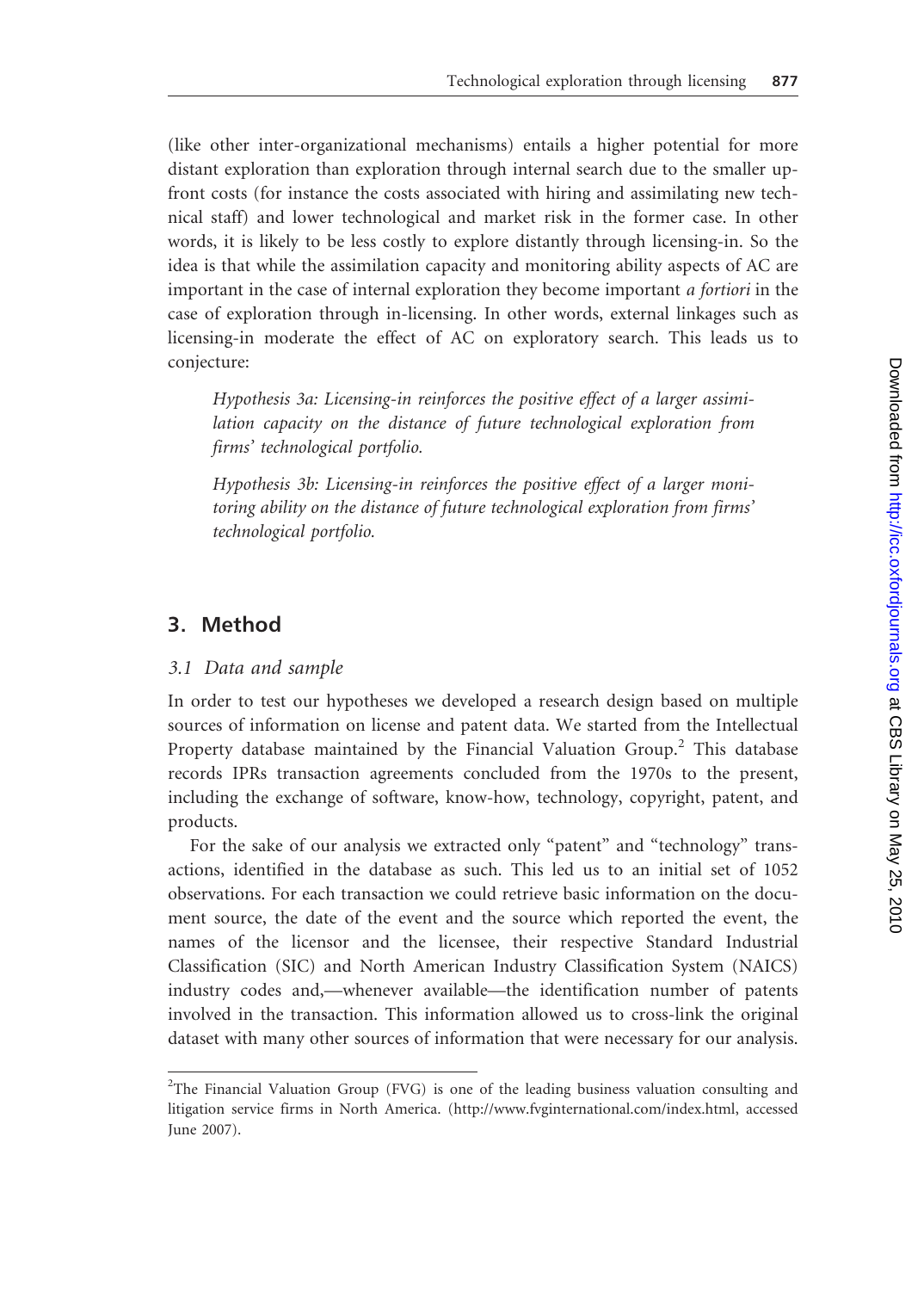The first additional data source we used was the Security Exchanged Commission (SEC) website. We first searched for the original contractual document (License Agreement), or at least for some more detailed references concerning the transactions in other filing data (e.g. S1, 8K, 10K) in order for us to check both the reliability of data drawn from the FVG IP dataset, and to include these data in the dataset. However, the unavailability of key information caused the sample to drop substantially (firms often choose not to disclose central information for strategic reasons). In order to check whether a real transfer of patents had taken place and to exactly identify the type of technology involved in the agreement, we browsed the US Patent Office (USPTO) dataset according to the information available in the text of the contract. After this search and integration activity, we ended up with 301 patent agreements. However, given the specific purpose of our analysis, we included only those transactions that have been filed originally by the parties as (pure) licensing or assignment agreements, implying a one-way technology/IPRs transfer whereby the licensor maintains the ownership of the licensed/assigned technology.

At the end of this process we relied on a sample of 224 licenses involving almost 900 USPTO patents exchanged among licensor and licensee firms. In order to collect all relevant statistics on each licensed patent, we then matched our database with the National Bureau of Economic Research (NBER) dataset (Hall et al., 2001) and its 2002 update. Given that we use patent citation to create the measure of monitoring ability, using USPTO patents is important because, unlike—for instance—European Patent Office (EPO) patents, a large number of citations are assigned by the patent applicant.<sup>3</sup> This observation makes the use of citations a reasonably good indicator of search conducted by the applicant during the inventive process.

At the firm level, we matched the available information on licensees' name and industry, with data on firm size measured by the number of employees drawn from proprietary or publicly available data sources, namely Thomson Research, Comp tech, Google Finance and, whenever necessary, company websites or other online available data sources. We then matched the name of our licensees with the patent assignee's names recorded in the NBER dataset (on some occasions, the patent was assigned to the parent company) to obtain their patent portfolios and related statistics for each patent.

In order to explore whether there are significant differences in search behavior between licensees and non-licensees and to understand the full implications of licensing activity and patterns, we also constructed a control sample consisting of non-licensee firms whose profile is similar to our treatment sample of licensees. Since our research design builds on patent data, we decided to compare licensees

<sup>&</sup>lt;sup>3</sup>See Criscuolo and Verspagen (2008). Recent studies have found that also in the USPTO about 40% of citations are added by patent examiners (Alca´cer and Gittelman, 2006). Unfortunately, the information about the origin of citations (patentee or patent examiner) is revealed by the USPTO only for patents granted after January 2001.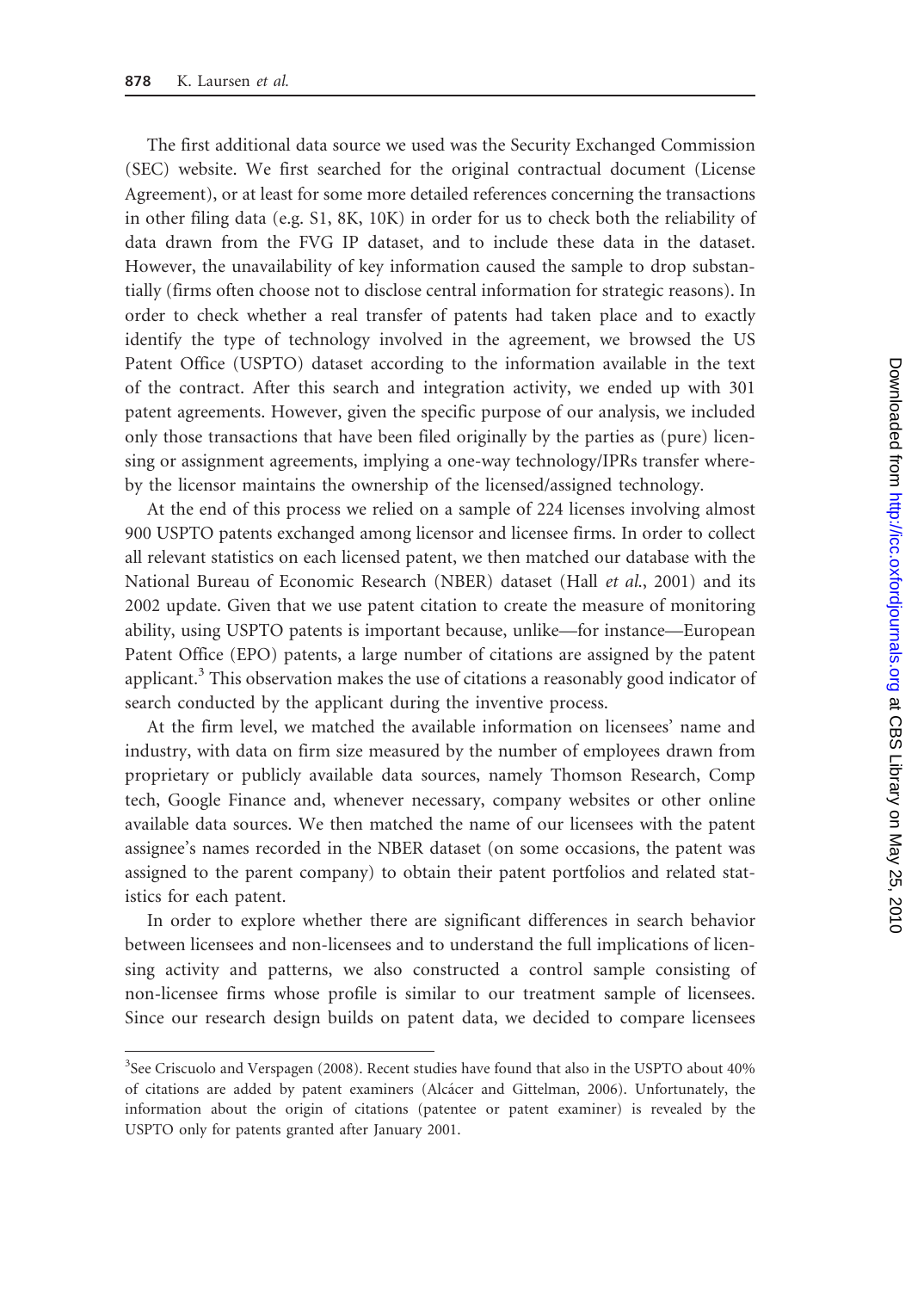and non-licensees that display a history of patenting activity over time. We picked up potentially matching firms from the whole set of USPTO patent assignees, relying again on the NBER patent dataset (2002 version). By doing so we ensured that both licensees and matched firms have dealt with patentable inventions. For the same reason, we first imposed a discriminatory condition according to which the matched company should have applied for a patent in the same 4-year time-span as the treatment company licensed-in a technology. Once we ensured the existence of this condition, we combined three extra criteria for matching. These are: same SIC code at the two-digit level; same region of the world (Asia, Europe or USA); and same patent portfolio size. Indeed, firm-size (in our case measured as the size of the patent stock), geographical localization and industry affiliation are all accepted as matching criteria in the literature (see for instance, Fosfuri et al., 2008).

The matching procedure allowed us to identify a sample of potential matched non-licensees. We then manually checked (through the Thomson Research Database) whether each of the potentially matched firms had, in fact (i.e. missed by the FCGIP database), licensed in any technology around the year of the licensing firm's license. When no technology licensing activities were found in the Thomson Research Database, we proceeded by "googeling" the name of the company combined with the term "license agreement" to get all the possible publicly available information for that firm. Only in the cases where we were sure that the potential matching firms did not acquire a license in the relevant period, we included the firm in the matching sample. We considered ourselves to be sure when we detected material about the firms that included information about technological activity (typically, the firms' annual reports)—when we found no information on the given firm or the firm had licensing activity (this happened frequently), we deemed the potential match an unfit match and we went on to examine another potential match. We repeated this procedure eight times to increase the number of matched firms. In this way we ended up with 183 licensees that were matched up with 183 non-licensees, matched on a one-to-one basis.

A large difference in the average patent stock between the two samples led us to drop seven outliers from the treatment sample and their matched firms. The average patent stock for the treatment sample before dropping these outliers was about 319 patents against 34 patents of the matched sample. Our final sample then consists of 176 licensees and 176 non-licensees. Since firms can look for external knowledge using different channels than licensing-in, we also examined the patent documents of the two samples to find cases of co-assignment.

## 3.2 Measures

#### 3.2.1 Dependent variable

Our dependent variable is the distance of technological exploration from the firms' existing technological portfolio pursued by firms through licensing (for licensing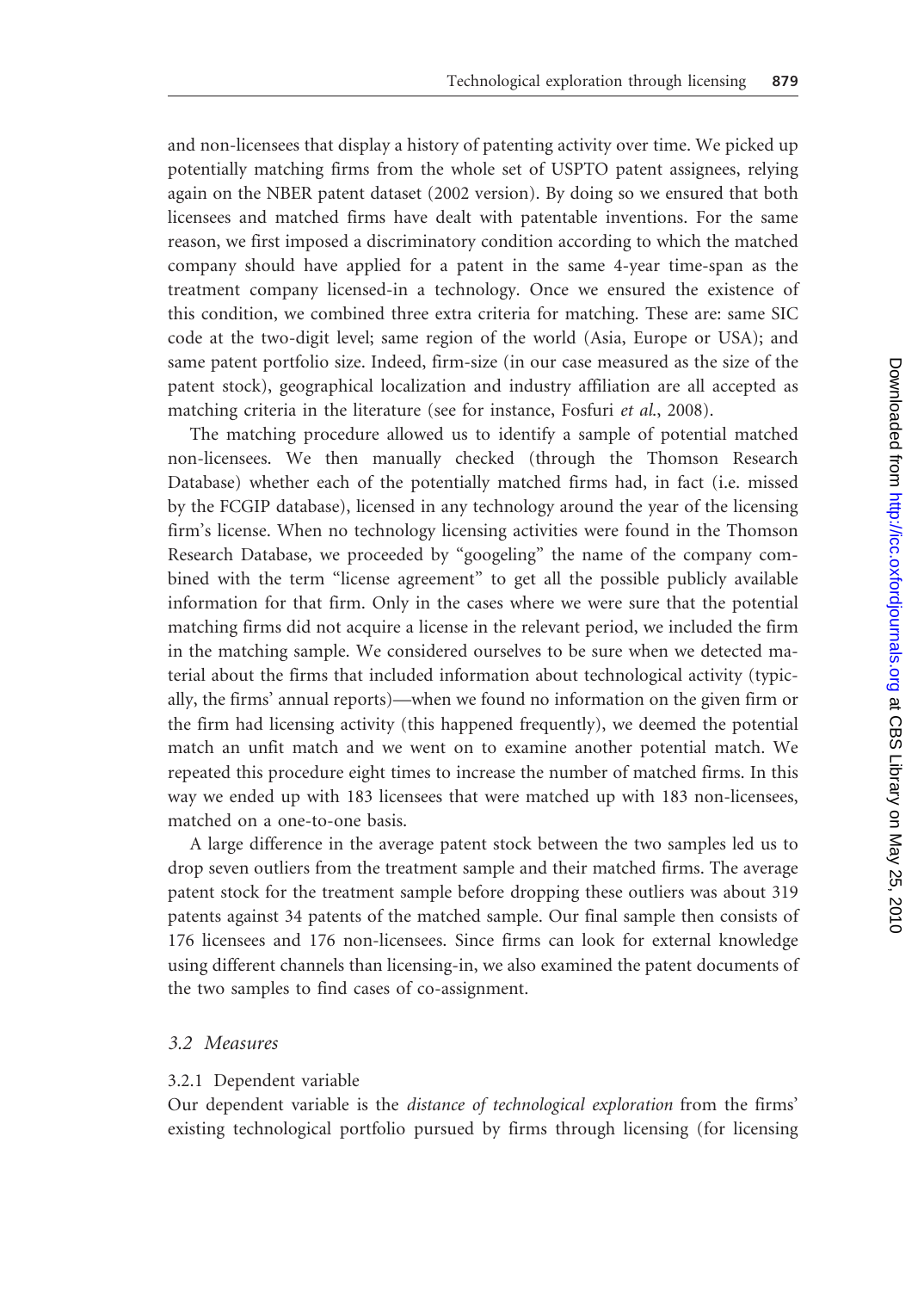firms) or own patenting activity (for the matched non-licensing firms). Here distance should be understood as how overlapping the existing patent portfolio and the new (licensed-in or own) patent are. When the existing patent portfolio contains only a small fraction of patents in the same International Patent Classification (IPC) class as the new patent, the distance is considered high and when the existing patent portfolio contains a large fraction of patents in the same IPC code as the new patent, the distance is considered low.

Inspired by the focus index introduced by Ziedonis (2007) we took the citation-weighted sum of licensee  $\Gamma$ 's granted patents that were applied for within 6 years of the time t of the license and are in the same primary four-digit IPC class as the class of the licensed patent (or at least in one of them if patents are more than one) divided by the citation-weighted sum of all patents issued to the licensee that were applied for by the time  $t$  of the license.<sup>4</sup> Our measure of distance of technological exploration is:

Distance of technological exploration = 
$$
1 - \left[ \frac{\left( \sum_{t=6}^{t} \sum_{j} \tilde{C}_{i} p_{i} \right)_{c}}{\left( \sum_{t=6}^{t} \sum_{j} \tilde{C}_{i} p_{i} \right)} \right]
$$

where  $\left( \sum_{t=6}^{t} \sum_{j} \tilde{C}_i p_i \right)$  $(-,-)$ were applied for within 6 years at the time of the licensing decision  $t$  and are in the is the citation-weighted  $(C_i)$  sum of firm  $\hat{i}$ s patents  $(p_i)$  that same primary patent class as the class  $c$  of the [licensed] patent under consideration; same primary patent class as the class c of the [hcensed] patent under consideration;<br>and  $\left(\sum_{t=6}^{t} \sum_{j} \tilde{c}_{i} p_{i}\right)$  is the citation-weighted sum of all patents issued to the firm (the licensee) that were applied for by date t (year of the license).<sup>5</sup> The greater the value of our index, the higher is the distance of technological exploration from the firms' existing technological portfolio.

Based on our matching procedure criteria, described above, we identified comparable firms that did not license any technology from external sources of knowledge in the relevant years of investigation. For these firms we computed the same index of exploratory search above calculated with internal patenting activity rather than licensed-in patents. That is, we computed the complement to one of the citation-weighted sum of non-licensee I's granted patents that were applied for within 6 years of the time  $t$  of the license and are in the same primary four-digit IPC class as the class of the newly in-house developed patent, divided by the citation-weighted sum of all patents issued to the firms that were applied for by the time of license, t.

<sup>&</sup>lt;sup>4</sup>We experimented with different time windows for the licensees' stocks of patents, and the empirical results are similar to those reported in this article.

<sup>5</sup> By using forward citations we account for differences in the value of different patents. Forward citations are correlated with other measures of patent value (Gambardella et al., 2008).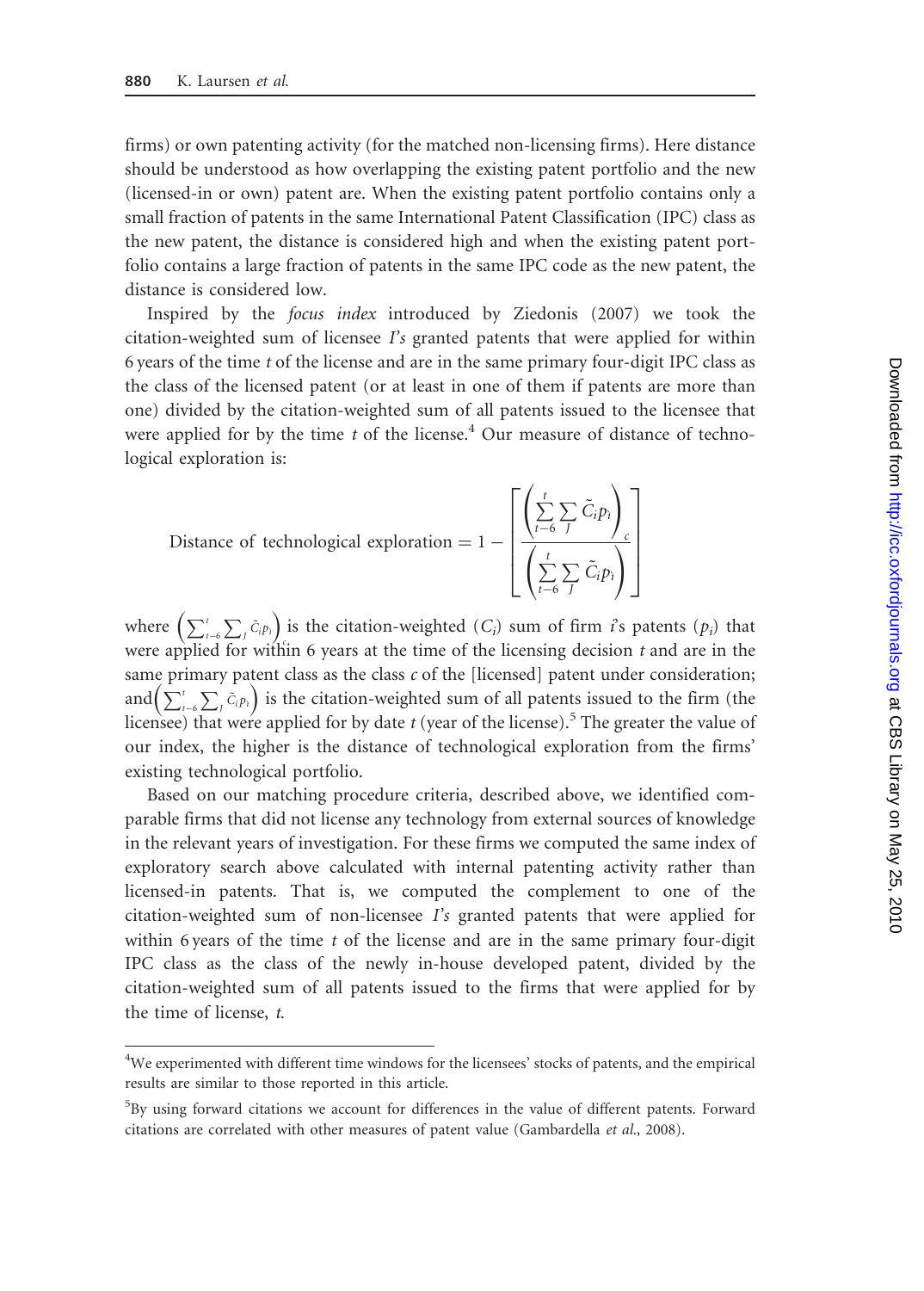#### 3.2.2 Independent variables

Consistent with the aim of our article, we focus our attention on two key regressors that, we believe, make the difference when comparing licensee and non-licensee firms. They refer to licensees' characteristics, reflecting either their assimilation capacity or monitoring ability. We operationalized assimilation capacity by measuring firms' patent portfolio dispersion across technological classes. This choice is rooted in organizational research and innovation management. For example, Lane et al. (2006) have noted that "the breadth of knowledge that a firm understands determine how far its exploratory learning can venture from its existing knowledge base" (p. 855).

The greater the dispersion of a firm's technological background, the higher its ability to assimilate external technologies in distant, unfamiliar knowledge domains. We measure this ability as the complement to one of the Herfindahl index applied to licensees' patent portfolio composition as recorded at the time of license. This index reflects the degree of dispersion of the licensee's patents across different technological (four-digit IPC) classes and varies between 0 and 1:  $1 - \sum_{i=1}^{n} \alpha_i^2$  where  $\alpha_i$  is the share of patents in four-digit IPC class  $i$  in the firm stock of patents.

The higher the index, the broader the scope of the licensee's technological expertise and therefore, the more likely it will be able to enter new technologies. Firms with a dispersed patent portfolio have learned to manage different technologies and therefore should display a greater ability to enter into a new technological field compared with firms endowed with a narrow technological portfolio. We created the same variable for non-licensee firms. In doing so, we took care of excluding the patent(s) that have been applied for in the same year of the corresponding license, t, in order not to include it/them as it/they represent(s) the benchmark for the construction of the dependent variable.

The second variable reflects firms' past exploratory search activity and thereby firms' monitoring ability. The expected impact of past exploration (and monitoring ability) on future exploratory search is in line with the literature on organizational learning which posits that "exploration often leads to more exploration, and exploitation to more exploitation" (Gupta et al., 2006: 695). Here, we follow earlier studies which have relied on backward citations as a measure of technological search (Katila and Ahuja, 2002). Our central proxy for past monitoring activity is the average number of backward citations reported in the focal firms' patent stock before the license announcement (monitoring ability scale). As mentioned before, backward citations signal a firms attempt at exploring the technological landscape over time. The higher the average number of citations, the larger is the scale of the firm's technological search activity. Accordingly, we assume that an intensive citation activity enhances the monitoring ability of the firm.<sup>6</sup>

<sup>&</sup>lt;sup>6</sup>It can be argued that firms whose patents contain many backward citations are exploring technological fields characterized by high IP fragmentation. From this perspective, backward citations are a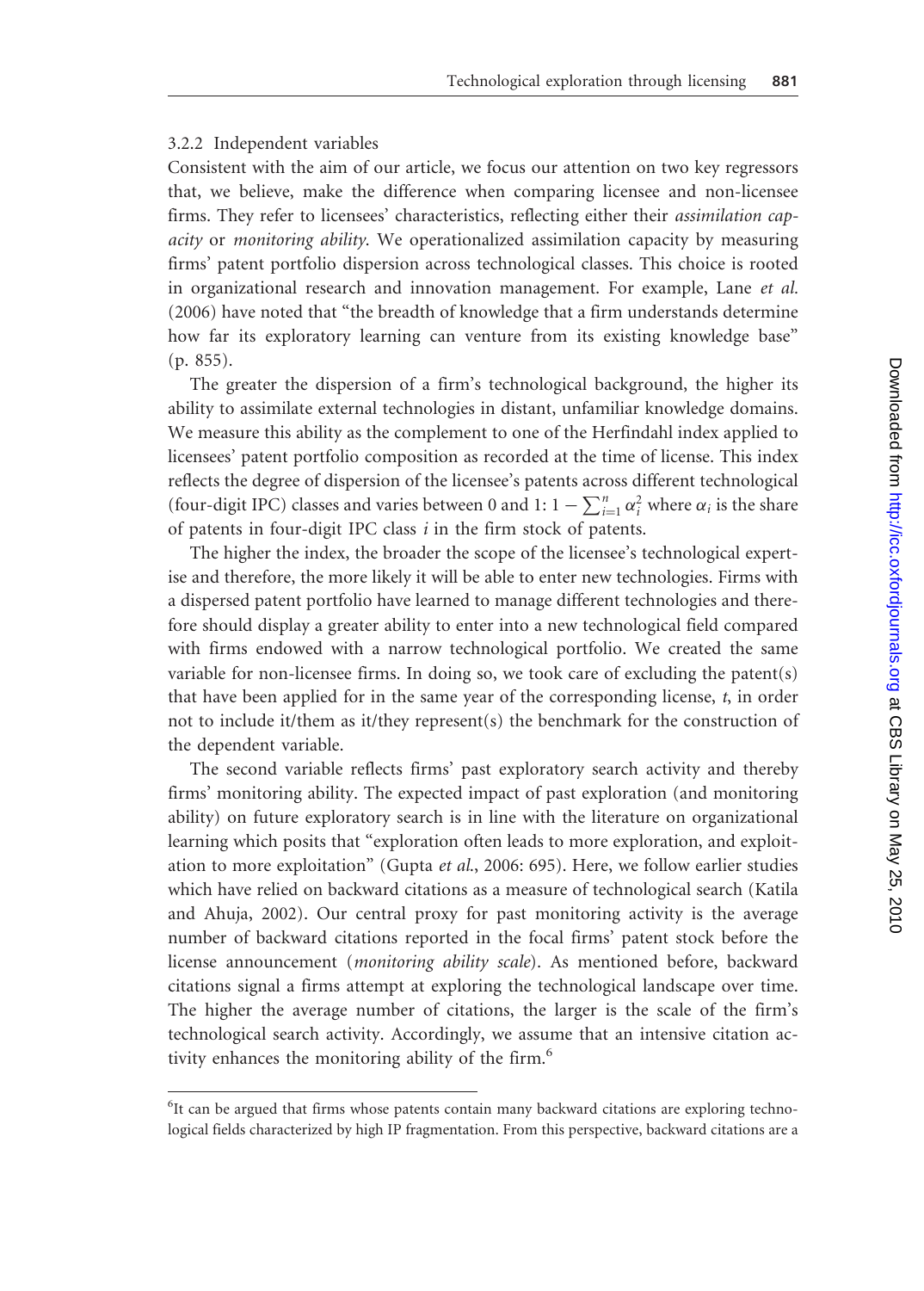In order to account for the effect of technological diversity of backward citations we used another measure of monitoring activity: the number of four-digit IPC classes contained in the focal firm's backward citations divided by the number of the focal firm's own patents. While the average number of backward citations accounts for the scale of monitoring activity, the diversity of IPC classes contained in backward citations measures the breadth of monitoring activity. The larger is the breadth of citations the higher is the variety of knowledge sources the firm is aware of and, therefore, the greater is its monitoring ability breadth.

We computed the same central variables above for non-licensee firms, but we did not include in the count of backward citations those referring to the newly in-house developed patent as it stands as our baseline for the construction of the dependent variable. An alternative measure of past exploratory search activity would have been a variable reflecting past in-licensing experience. However, we have to rely on citations, given that our sample contains only very few firms with repeated license-in experiences.

## 3.2.3 Control variables

Licensing-in is one of several ways to acquire knowledge from the outside environment. Firms that adopt an open innovation model can rely on multiple forms of exploration of the technological space such as formal and informal R&D collaboration. To control for the effect of exploratory mechanisms other than licensing, we generated a dummy called co-patenting that takes value 1 if the firm has at least one co-assigned patent in its patent portfolio. We obtained this data from a recent addition to the NBER patent data set provided by James Bessen at<http://www.nber.org/>  $\sim$ jbessen/.

In addition, since we believe that firms' experience in patenting activity may have an impact on its distance of technological exploration from the existing technology portfolio at a given point of time, we account for this by introducing three different variables, including licensee's patent stock, licensee's patent experience and patent activity. The licensee' patent stock was obtained by counting the number of patents applied for by the licensee before the license announcement. We use it to control for the scale of innovative activities. Like the diversification of the patent portfolio described above, this could be viewed as another proxy for AC. However, it is a quite crude proxy of AC because it does not account for the composition of the firms' patent stock. Patent experience takes into account the lag between the license year and the year of issue of the licensee's first patent. This measure is supplemented with a dummy (patent activity), that takes value one if the licensee has been granted

measure of the fragmentation of the market for technology rather than a measure of monitoring activity. However, even when the applicants of new patents have to explore highly dense technological landscapes to reduce the risk of infringement they are likely to improve their monitoring capability.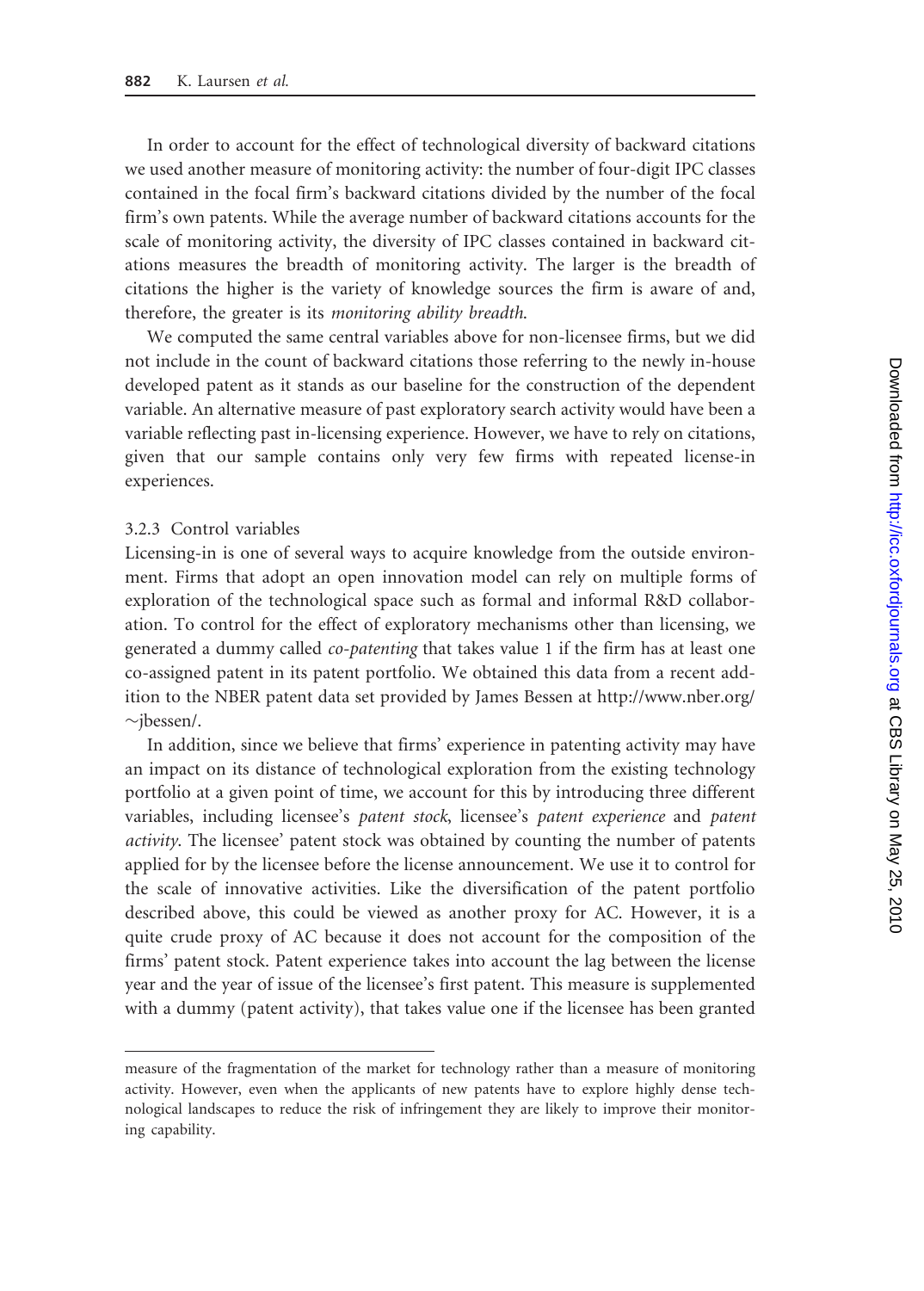at least one patent all its life, and zero otherwise. We got this information from the USPTO database and from the Patent Genius database available online (<http://> www.patentgenius.com).

Moreover, we control for the degree of generality of the technology that the recipient firm in-licenses from outside, as generality is an important characteristic of technology that may affect our dependent variable (Bresnahan and Trajtenberg, 1995; Hall and Trajtenberg, 2004). For this purpose we rely on the Generality index reported in the NBER dataset for USPTO patents. The index varies between 0 (minimum generality, all citations received are concentrated in one technological field) to 1 (max generality, citations are highly dispersed across different fields) (Hall and Trajtenberg, 2004). For our purposes here, and given the fact that firms may have licensed more than one patent, we use the highest value of the generality index among all patents exchanged through each transaction.

According to the overall research design, we created the same variables for the non-licensee sample. We did not include the patent activity dummy since by definition it is equal to 1, given that non-licensees were sampled among the overall set of USPTO patent assignees. For the construction of the equivalent measure of the patent stock and patent experience we made sure not to include the focal patent that has been filed in the year of the corresponding license agreement. We also control for firm size by creating a categorical variable based on the number of employees—<100 (small firm), between 100 and 1000 (medium firm) and >1000 (large firm). We could have relied on the patent stock measure as proxy for size, but we decided not to do this, because very small firms may display an extensive patenting activity as compared to large firms. Finally, we controlled for industry dummies based on the SIC-code at the two-digit level as attached to the firm in question. However, SIC classes were aggregated into 11 broad industries to avoid a too small number of firms in each industry (we went for a minimum of 10 firms). We generated a dummy variable for each of these industries.<sup>7</sup> In our setting, industry dummies may account for unobservable environmental conditions, like technological and market uncertainty or appropriability conditions that may affect the degree of explorative search of the firm.

## 3.3 Econometric method

As our dependent variable is continuous we use ordinary least squares as the means of estimation. To utilize our control group we conduct an analysis with difference-in-difference characteristics that also allows for assessing the existence

<sup>&</sup>lt;sup>7</sup>Natural resources, supplier dominated manufacturing, drugs, chemicals and allied products, computer equipment, electronic and other electrical equipment and components (except computers), transportation, instruments, miscellaneous manufacturing, knowledge and information-based services (KIBS, communication, business, engineering, accounting, research, management, and related services), other services.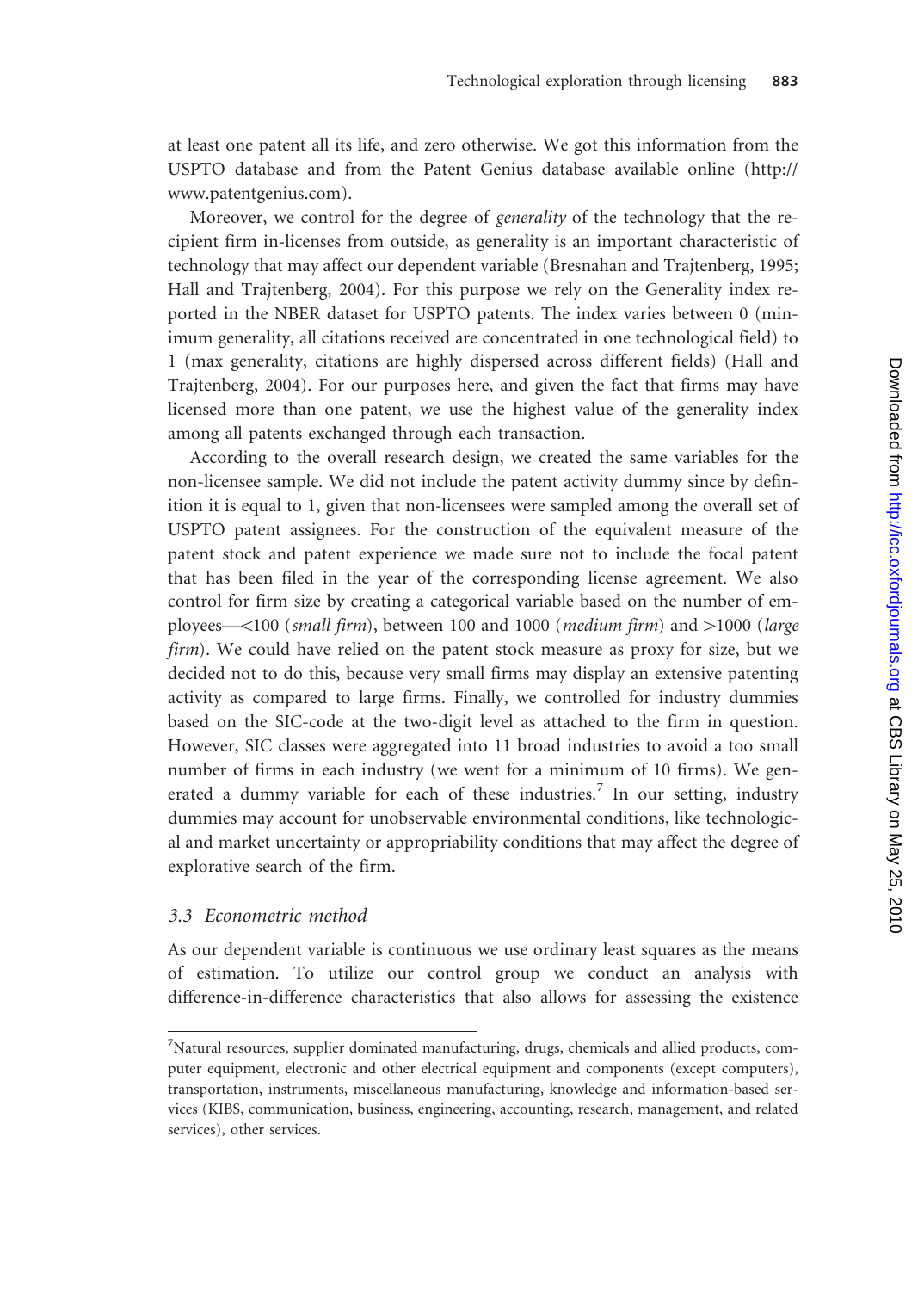of significant differences in technological search patterns across the two samples that is needed to test Hypotheses 3a and 3b. However, as we focus on search behavior through licensing and on how far an acquired license is from the existing technology-base of the focal firm, our research design is inherently cross-sectional. For that reason, we do not strictly rely on the difference-in-difference estimator that analyses effects of a treatment over time (Wooldridge, 2002: 128–132). Here, we consider licensees to be our treatment group and non-licensees to be the control group. Our key independent variables are then considered to be the treatment. Concretely, and in order to allow us to compare the two samples we created a dummy called licensee that takes the value 1 if the 176 observations refer to the licensee firms, and 0 otherwise. By interacting this variable with the main regressors, we can assess the differences in technological search patterns across the two samples.<sup>8</sup> We also interacted the co-patenting variable with the main regressors to see whether the effect of licensing on the distance of technological exploration remains significant beyond that of other external sources of knowledge.

# 4. Results

## 4.1 Descriptive statistics and correlations

Table 1 summarizes descriptive statistics for each variable included in our regression analysis. Descriptive statistics are available for the pooled sample, the sample firms (licensees) and the control sample (non-licensees). Apparently, there are no significant differences between the two groups in terms of the distance of technological exploration (our dependent variable) and assimilation capacity (measured by the breadth of the firm's patent stock). However, it can be noted that the average number of citations in patents (our measure of monitoring ability scale) held by the treatment group is significantly smaller than the average citations in patents held by the control group (*t* statistics = 3.3710;  $P = 0.000$ ). Instead, the treatment group have a greater monitoring breadth compared with the control group ( $t$  statistics  $=$  -3.5505;  $P = 0.000$ . Firms in the treatment group show on average a larger stock of patents before licensing, but the difference with the stock of the control sample is not statistically significant.

Table 2 shows the Pearson correlation coefficients of the variables included in the analysis. The correlations do not warrant further examination with respect to multicollinearity.

<sup>&</sup>lt;sup>8</sup>To check for sample selection bias we also estimated a sample selection model using the Heckman two-step method. The inverse Mills' ratio obtained from the first stage estimation obtained by a probit model was then entered in the regression equation. Results are in line with those showed in the paper.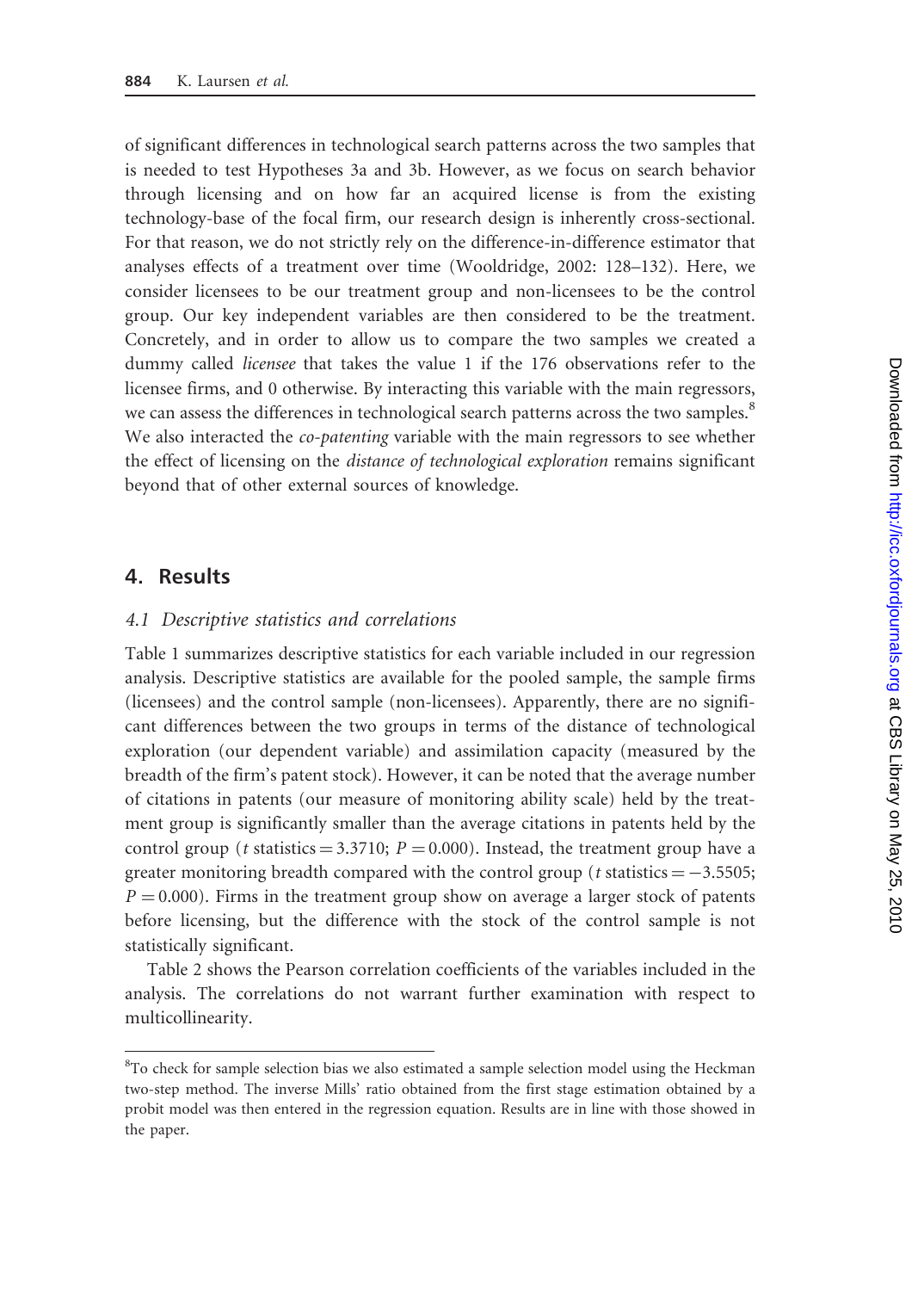Table 1 Descriptive statistics Table 1 Descriptive statistics

|                                     |            | Pooled sample |                      |     |      |      |                                        | icensees (split sample #1)                          |    |                |      | Non-licensees (split sample #2) |                        |     |                 |
|-------------------------------------|------------|---------------|----------------------|-----|------|------|----------------------------------------|-----------------------------------------------------|----|----------------|------|---------------------------------|------------------------|-----|-----------------|
|                                     | Obs.       | Mean          | SD                   | Min | Max  | Obs. | Mean                                   | SD                                                  | İm | Max            | Obs. | Mean                            | SD                     | Nin | Max             |
| Degree of technological exploration | 352        | 0.83          | $0.\overline{3}1$    |     |      | 176  | 0.84                                   |                                                     |    |                | 176  | 0.82                            | $0.\overline{3}$       |     |                 |
| Assimilation capacity               | 352        | 0.72          | 0.35                 |     |      | 176  | $0.72$<br>4.07                         | $0.30$<br>$0.34$<br>$9.11$                          |    |                | 76   | 0.71                            | 0.36                   |     |                 |
| Monitoring ability scale            | 352        | 6.06          | 11.21                |     | 79   | 176  |                                        |                                                     |    | 77             | 176  | 8.04                            | 12.68                  |     | 79              |
| Monitoring ability breadth          | 352        | 8.84          | 37.06<br>58.28       |     | 353  | 176  | 15.74<br>35.03<br>5.07<br>5.71<br>0.60 |                                                     |    | 353            | 176  | 1.94                            | 3.53                   |     | 25              |
| Patent stock                        | 352        | 24.00         |                      |     | 2231 | 176  |                                        |                                                     |    | 2231           | 176  | 12.97                           | 33.17                  |     |                 |
| Generality                          |            | 0.48          | 0.39                 |     |      | 176  |                                        |                                                     |    | $\overline{a}$ | 176  |                                 |                        |     | $\frac{211}{1}$ |
| Patent experience                   | 352<br>352 | 5.53          |                      |     | 57   | 176  |                                        |                                                     |    | 57             | 176  | 0.39<br>5.97                    | $0.42$<br>8.75<br>0.00 |     | 24              |
| Patent activity                     | 352        | 0.85          | 8.26<br>0.34<br>0.81 |     |      | 176  |                                        |                                                     |    |                | 176  | 1.00                            |                        |     |                 |
| Size                                | 352        |               |                      |     |      | 76   |                                        |                                                     |    |                | 176  |                                 |                        |     |                 |
| Co-patenting                        | 352        |               | 0.29                 |     |      | 176  | 0.07                                   | 51.44<br>221.14<br>20.35<br>51.44<br>51.44<br>51.44 |    |                | 76   | $\overline{0}.11$               | $0.75$<br>$0.32$       |     |                 |
| icensee                             | 352        |               | 0.50                 |     |      | 176  | 1.00                                   |                                                     |    |                | 176  | 0.00                            | 0.00                   |     |                 |
|                                     |            |               |                      |     |      |      |                                        |                                                     |    |                |      |                                 |                        |     |                 |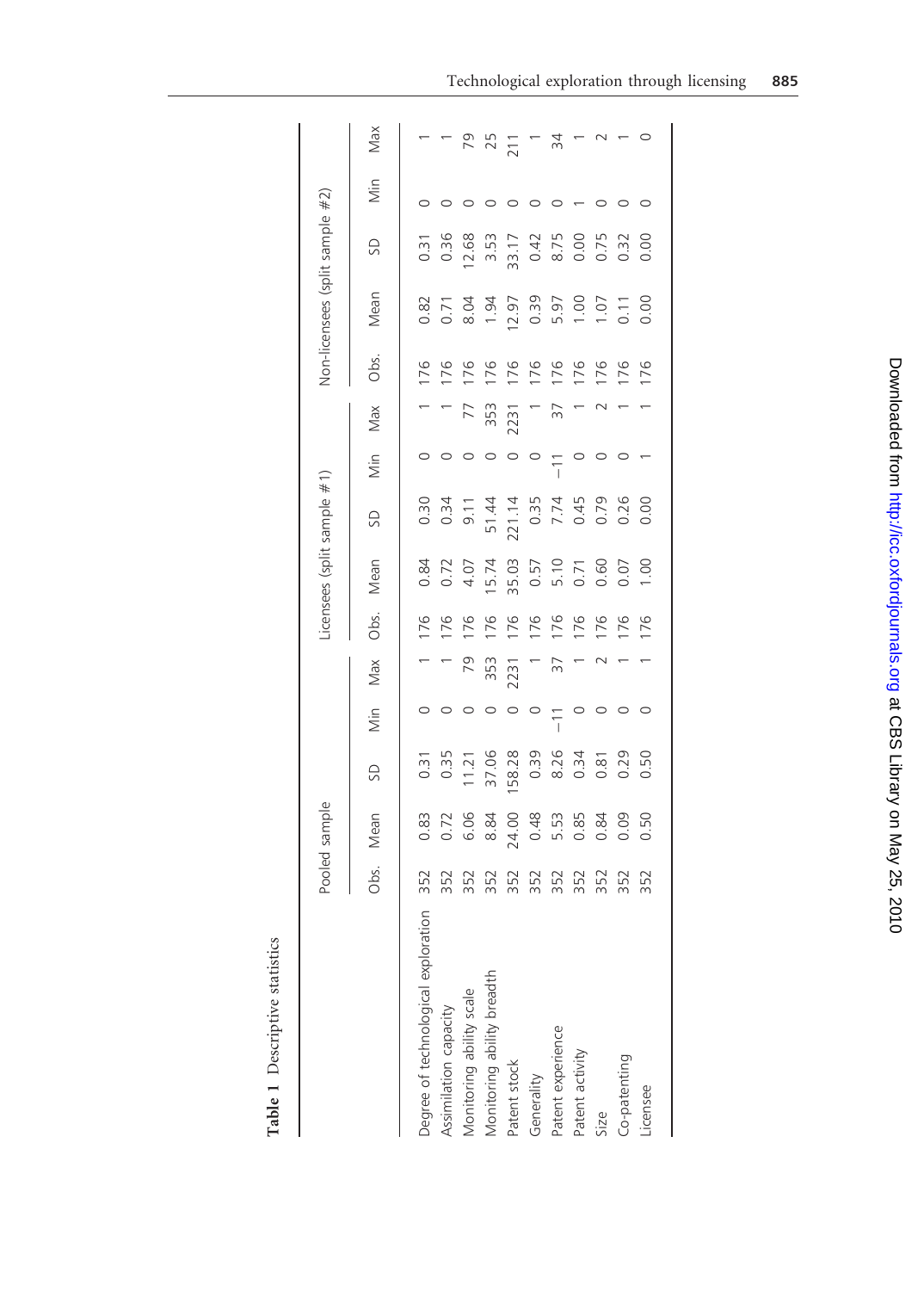#### Table 2 Correlation matrix

|                                           | 1               | 2                     | 3            | $\overline{4}$  | 5           | 6             | 7       | 8       | 9                                  | 10 |
|-------------------------------------------|-----------------|-----------------------|--------------|-----------------|-------------|---------------|---------|---------|------------------------------------|----|
| 1. Degree of technological<br>Exploration |                 |                       |              |                 |             |               |         |         |                                    |    |
| 2. Assimilation capacity                  | $0.33*$         |                       |              |                 |             |               |         |         |                                    |    |
| 3. Monitoring ability<br>scale            | $-0.29* -0.26*$ |                       |              |                 |             |               |         |         |                                    |    |
| 4. Monitoring ability<br>breadth          |                 | $-0.14* -0.14* -0.03$ |              |                 |             |               |         |         |                                    |    |
| 5. Patent stock                           | $-0.05$         | 0.00                  | 0.01         | $-0.03$         |             |               |         |         |                                    |    |
| 6. Generality                             | 0.06            |                       | $0.02 -0.02$ | 0.02            | 0.02        |               |         |         |                                    |    |
| 7. Patent experience                      |                 | $-0.13* -0.11*$       |              | $0.17^* - 0.03$ | $0.21*$     | 0.06          |         |         |                                    |    |
| 8. Patent activity                        |                 | $-0.21^*$ $-0.32^*$   | $0.22*$      | 0.10            |             | $0.06 - 0.10$ | $0.27*$ |         |                                    |    |
| 9. Size                                   | $0.11*$         | 0.09                  | 0.01         | $-0.09$         |             | $0.16* -0.02$ | $0.27*$ | $0.15*$ |                                    |    |
| 10. Co-patenting                          | 0.03            | $-0.02$               | $-0.03$      | 0.03            | $0.28*$     | 0.07          | $0.11*$ | $0.13*$ | $0.17*$                            |    |
| 11. Licensee                              | 0.03            | 0.01                  | $-0.18*$     |                 | $0.19*0.07$ |               |         |         | $0.22^*$ -0.05 -0.41* -0.29* -0.08 |    |

 $*P<0.05$ .

Table 3 reports the results of the OLS regressions analysis. Our dependent variable across the six models reported in this table reflects the distance of technological exploration from the firm's existing technological portfolio through licensing-in or own patenting. The first column reports estimation results for the baseline model (Model I) in which the two samples are pooled together and only control variables are entered, including the dummies for licensing and co-patenting. In Models II–IV we include the explanatory variables of theoretical interest one-by-one along with the controls. Model V includes interactions between the licensee dummy and the key regressors, namely assimilation capacity and the two dimensions of monitoring ability (monitoring ability scale and breadth). Model VI includes the interactions between the co-patenting dummy (instead of the licensee dummy) and the key regressors, while Model VII includes all variables and interactions. In unreported regressions we also estimated the same models above separately for the treatment sample and the control sample respectively.<sup>9</sup>

For the sake of simplicity, we focus our discussion on the full model in column VII. Hypotheses 1 and 3b find support in our data, whereas Hypotheses 2 and 3a are not supported. In Hypothesis 1, we conjectured that a greater assimilation capacity, measured by the diversification of the patent stock, increases the firm propensity to engage in more distant technological exploration, thus departing from its current

<sup>&</sup>lt;sup>9</sup>These estimations results are available upon request from the authors.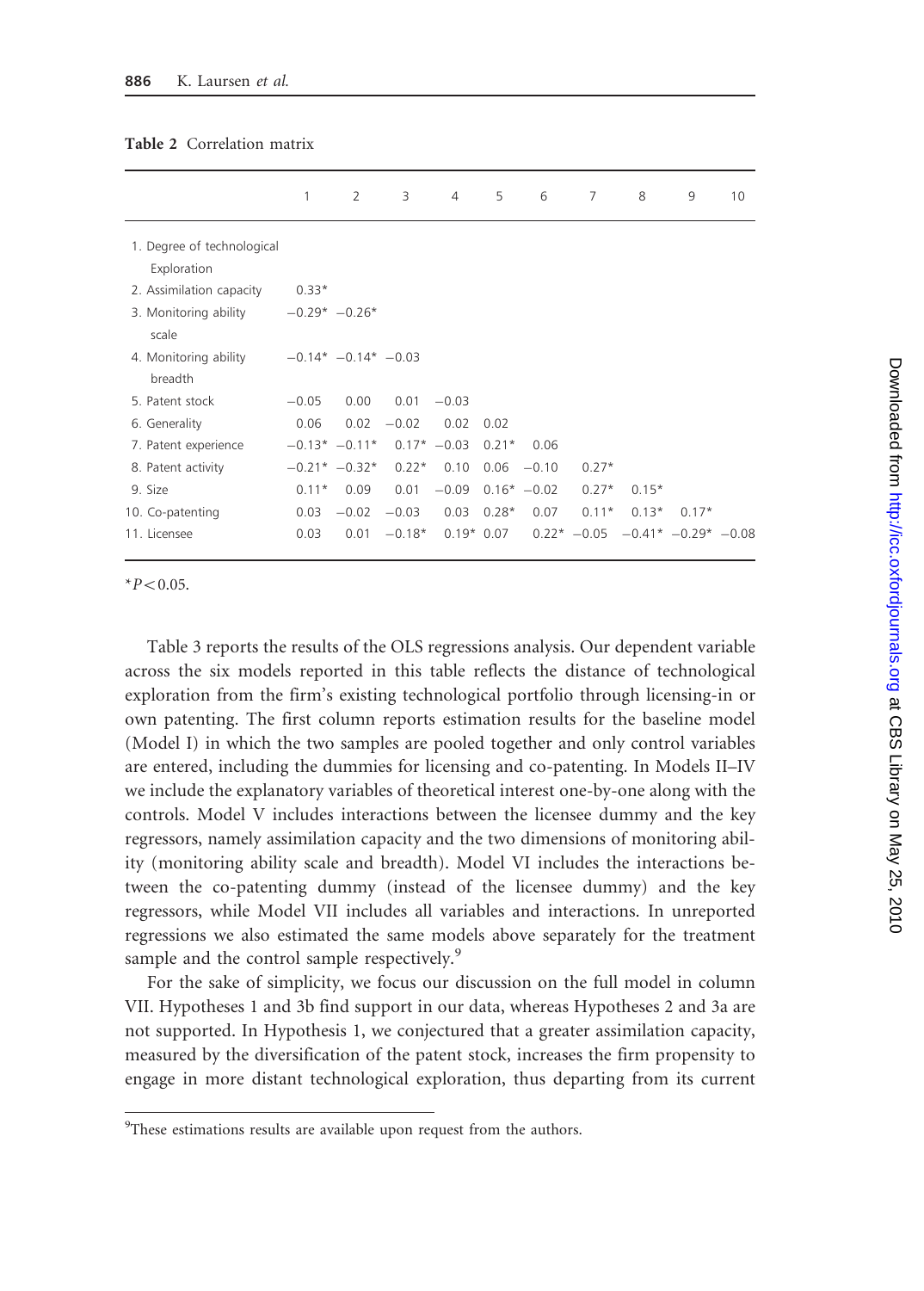|                                  | Model I             | Model II            | Model III           | Model IV            | Model V             | Model VI            | Model VII   |
|----------------------------------|---------------------|---------------------|---------------------|---------------------|---------------------|---------------------|-------------|
| Assimilation capacity            |                     | $0.249***$          | $0.219***$          | $0.211***$          | $0.149*$            | $0.205***$          | $0.147*$    |
|                                  |                     | (0.061)             | (0.061)             | (0.060)             | (0.080)             | (0.063)             | (0.082)     |
| Monitoring ability scale         |                     |                     | $-0.005***$         | $-0.005***$         | $0.008***$          | $0.006***$          | $-0.009***$ |
|                                  |                     |                     | (0.002)             | (0.002)             | (0.002)             | (0.002)             | (0.002)     |
| Monitoring ability breadth       |                     |                     |                     | $-0.001$            | $-0.006$            | $-0.001$            | $-0.005$    |
|                                  |                     |                     |                     | (0.001)             | (0.010)             | (0.001)             | (0.010)     |
| Patent stock                     | 0.000               | 0.000               | 0.000               | 0.000               | 0.000               | 0.000               | 0.000       |
|                                  | (0.000)             | (0.000)             | (0.000)             | (0.000)             | (0.000)             | (0.000)             | (0.000)     |
| Generality                       | 0.041               | 0.037               | 0.040               | 0.038               | 0.046               | 0.029               | 0.037       |
|                                  | (0.039)             | (0.037)             | (0.037)             | (0.036)             | (0.035)             | (0.037)             | (0.036)     |
| Patent experience                | $-0.005**$          | $-0.004**$          | $-0.003$            | $-0.003*$           | $-0.004*$           | $-0.003$            | $-0.004*$   |
|                                  | (0.002)             | (0.002)             | (0.002)             | (0.002)             | (0.002)             | (0.002)             | (0.002)     |
| Patent activity                  | $-0.177***$         | $-0.091**$          | $-0.081**$          | $-0.063$            | $-0.070$            | $-0.067$            | $-0.077$    |
|                                  | (0.037)             | (0.041)             | (0.041)             | (0.043)             | (0.050)             | (0.043)             | (0.050)     |
| Medium firm                      |                     |                     |                     |                     |                     |                     | $-0.026$    |
|                                  | $-0.038$<br>(0.045) | $-0.035$<br>(0.043) | $-0.024$<br>(0.043) | $-0.024$<br>(0.043) | $-0.026$<br>(0.043) | $-0.025$<br>(0.043) | (0.042)     |
| Large firm                       | $0.133***$          | $0.118***$          | $0.111***$          | $0.109***$          | $0.102***$          | $0.109***$          | $0.102***$  |
|                                  | (0.037)             | (0.037)             | (0.036)             | (0.036)             | (0.034)             | (0.036)             | (0.034)     |
| Natural resources                | $-0.093$            | $-0.049$            | $-0.069$            | $-0.076$            | $-0.069$            | $-0.070$            | $-0.062$    |
|                                  | (0.135)             | (0.124)             | (0.125)             | (0.127)             | (0.117)             | (0.129)             | (0.119)     |
| Supplier dominated manufacturing | $-0.063$            | $-0.074$            | $-0.082$            | $-0.079$            | $-0.073$            | $-0.078$            | $-0.074$    |
|                                  | (0.061)             | (0.060)             | (0.059)             | (0.059)             | (0.057)             | (0.059)             | (0.057)     |
| Other chemicals                  | $-0.038$            | $-0.027$            | $-0.040$            | $-0.039$            | $-0.033$            | $-0.034$            | $-0.027$    |
|                                  | (0.060)             | (0.059)             | (0.057)             | (0.057)             | (0.054)             | (0.057)             | (0.055)     |
|                                  |                     |                     |                     |                     |                     |                     |             |

Table 3 OLS regressions: determinants of the distance of technological exploration Table 3 OLS regressions: determinants of the distance of technological exploration

(continued)

(continued)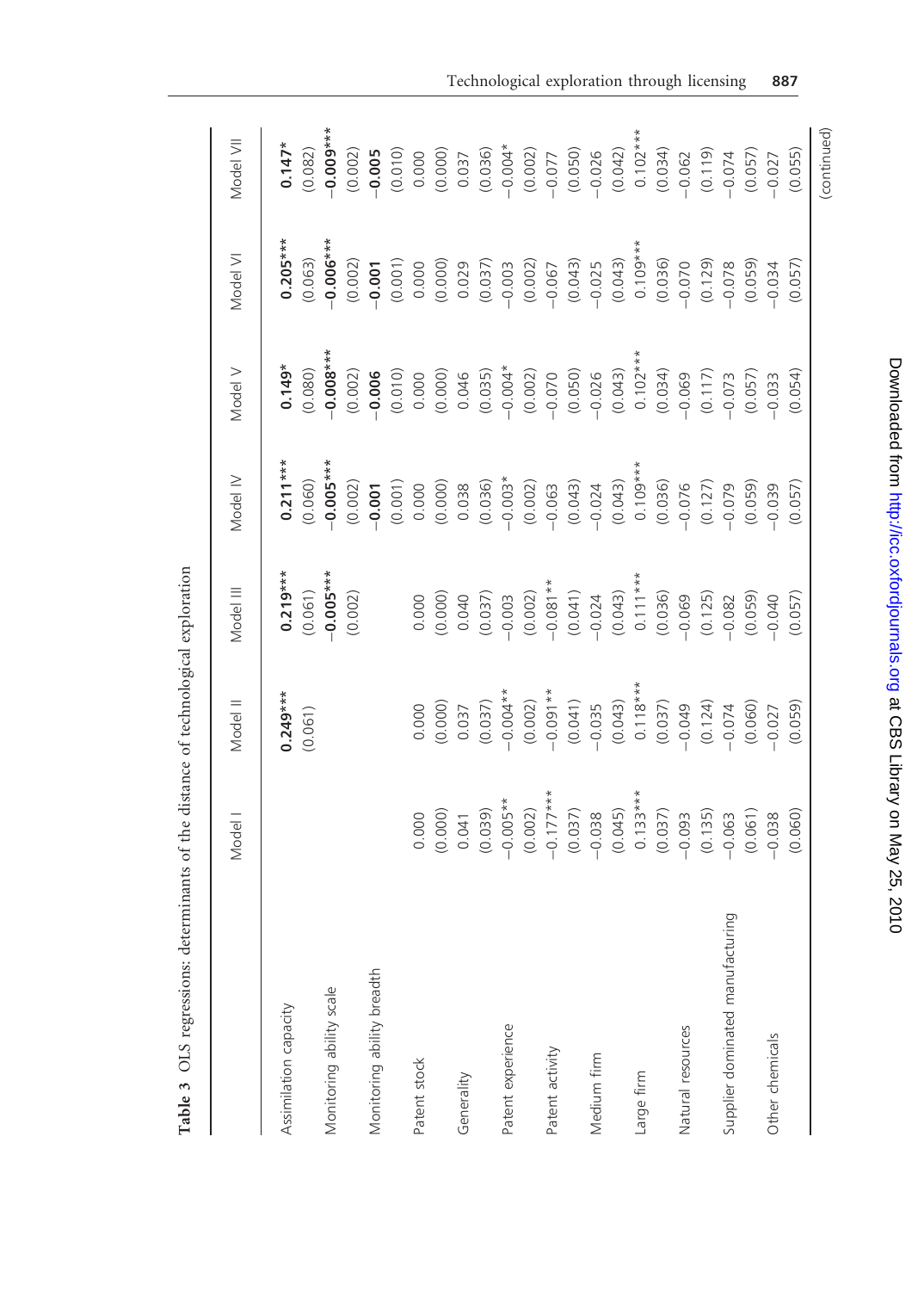| Table 3 Continued                       |                                                 |                                                                                                                             |                                                                                                                                                                                          |                                                                                                                               |                                                                                                                                                                                                                                                                                                              |                                                                                                                                                                                                                                                                                                                        |                                                                                                                                                                        |
|-----------------------------------------|-------------------------------------------------|-----------------------------------------------------------------------------------------------------------------------------|------------------------------------------------------------------------------------------------------------------------------------------------------------------------------------------|-------------------------------------------------------------------------------------------------------------------------------|--------------------------------------------------------------------------------------------------------------------------------------------------------------------------------------------------------------------------------------------------------------------------------------------------------------|------------------------------------------------------------------------------------------------------------------------------------------------------------------------------------------------------------------------------------------------------------------------------------------------------------------------|------------------------------------------------------------------------------------------------------------------------------------------------------------------------|
|                                         | Model I                                         | Model II                                                                                                                    | Model III                                                                                                                                                                                | Model IV                                                                                                                      | Model V                                                                                                                                                                                                                                                                                                      | Model VI                                                                                                                                                                                                                                                                                                               | Model VII                                                                                                                                                              |
| uipment<br>Computers and computer eq    | 0.066                                           |                                                                                                                             |                                                                                                                                                                                          | 0.024                                                                                                                         |                                                                                                                                                                                                                                                                                                              | 0.026                                                                                                                                                                                                                                                                                                                  | 0.014                                                                                                                                                                  |
|                                         | (0.063)                                         | (0.044)                                                                                                                     |                                                                                                                                                                                          | (0.058)                                                                                                                       |                                                                                                                                                                                                                                                                                                              |                                                                                                                                                                                                                                                                                                                        |                                                                                                                                                                        |
| Electronic and electrical equipment     | $-0.016$                                        |                                                                                                                             |                                                                                                                                                                                          | $-0.027$                                                                                                                      |                                                                                                                                                                                                                                                                                                              |                                                                                                                                                                                                                                                                                                                        |                                                                                                                                                                        |
|                                         |                                                 |                                                                                                                             |                                                                                                                                                                                          |                                                                                                                               |                                                                                                                                                                                                                                                                                                              |                                                                                                                                                                                                                                                                                                                        |                                                                                                                                                                        |
| Transport equipment                     |                                                 |                                                                                                                             |                                                                                                                                                                                          |                                                                                                                               |                                                                                                                                                                                                                                                                                                              |                                                                                                                                                                                                                                                                                                                        |                                                                                                                                                                        |
|                                         | $(0.065)$<br>0.041<br>0.065)<br>-0.086          |                                                                                                                             |                                                                                                                                                                                          |                                                                                                                               |                                                                                                                                                                                                                                                                                                              |                                                                                                                                                                                                                                                                                                                        |                                                                                                                                                                        |
| Instruments                             |                                                 |                                                                                                                             |                                                                                                                                                                                          |                                                                                                                               |                                                                                                                                                                                                                                                                                                              |                                                                                                                                                                                                                                                                                                                        |                                                                                                                                                                        |
|                                         |                                                 |                                                                                                                             |                                                                                                                                                                                          |                                                                                                                               |                                                                                                                                                                                                                                                                                                              |                                                                                                                                                                                                                                                                                                                        |                                                                                                                                                                        |
| Miscellaneous manufacturing             |                                                 |                                                                                                                             |                                                                                                                                                                                          |                                                                                                                               |                                                                                                                                                                                                                                                                                                              |                                                                                                                                                                                                                                                                                                                        |                                                                                                                                                                        |
|                                         | $(0.063)$<br>$-0.125$<br>$(0.102)$<br>$-0.158*$ |                                                                                                                             |                                                                                                                                                                                          |                                                                                                                               |                                                                                                                                                                                                                                                                                                              |                                                                                                                                                                                                                                                                                                                        |                                                                                                                                                                        |
| KIBS                                    |                                                 |                                                                                                                             |                                                                                                                                                                                          |                                                                                                                               |                                                                                                                                                                                                                                                                                                              |                                                                                                                                                                                                                                                                                                                        |                                                                                                                                                                        |
|                                         | (0.082)                                         | $-0.016$<br>$(0.062)$<br>$(0.050$<br>$(0.07)$<br>$(0.062)$<br>$(0.062)$<br>$(0.062)$<br>$(0.050)$<br>$(0.078)$<br>$(0.078)$ | $\begin{array}{l} 0.028 \\ 0.057) \\ 0.057 \\ 0.0263 \\ 0.063) \\ 0.067 \\ 0.067 \\ 0.057 \\ 0.057 \\ 0.050 \\ 0.054 \\ 0.054 \\ 0.054 \\ 0.054 \\ 0.054 \\ 0.007 \\ 0.077) \end{array}$ | $\begin{array}{l} (0.062) \\ 0.040 \\ (0.068) \\ -0.030 \\ (0.061) \\ (0.061) \\ (0.067) \\ (0.087) \\ -0.202*** \end{array}$ | $\begin{array}{l} 0.013 \\ 0.005 \\ 0.005 \\ -0.027 \\ 0.059 \\ -0.037 \\ 0.059 \\ -0.037 \\ -0.034 \\ -0.009 \\ -0.009 \\ -0.009 \\ -0.008 \\ 0.008 \\ -0.008 \\ 0.008 \\ 0.008 \\ 0.008 \\ 0.008 \\ 0.008 \\ 0.008 \\ 0.008 \\ 0.008 \\ 0.008 \\ 0.008 \\ 0.008 \\ 0.008 \\ 0.008 \\ 0.008 \\ 0.008 \\ 0.$ | $\begin{array}{l} (0.057) \\ -0.025 \\ (0.063) \\ (0.069) \\ (0.069) \\ (0.069) \\ (0.061) \\ (0.067) \\ (0.057) \\ (0.057) \\ (0.078) \\ (0.078) \\ (0.078) \\ (0.078) \\ (0.078) \\ (0.078) \\ (0.078) \\ (0.078) \\ (0.078) \\ (0.078) \\ (0.078) \\ (0.078) \\ (0.078) \\ (0.078) \\ (0.078) \\ (0.078) \\ (0.078$ | $\begin{array}{l} (0.060) \\ -0.026 \\ (0.06) \\ (0.050 \\ (0.072) \\ (0.072) \\ (0.059) \\ (0.059) \\ (0.059) \\ (-116) \\ (0.078) \\ (0.078) \\ (0.078) \end{array}$ |
| Other services                          |                                                 |                                                                                                                             |                                                                                                                                                                                          | Benchmark                                                                                                                     |                                                                                                                                                                                                                                                                                                              |                                                                                                                                                                                                                                                                                                                        |                                                                                                                                                                        |
| Co-patenting                            |                                                 |                                                                                                                             |                                                                                                                                                                                          |                                                                                                                               |                                                                                                                                                                                                                                                                                                              |                                                                                                                                                                                                                                                                                                                        |                                                                                                                                                                        |
|                                         | (0.056)                                         | $\begin{array}{c} 0.045 \\ (0.051) \\ -0.002 \\ (0.041) \end{array}$                                                        | $\begin{array}{c} 0.034 \\ (0.052) \\ -0.019 \\ (0.04) \end{array}$                                                                                                                      | 0.038<br>(0.048)                                                                                                              | 0.050<br>(0.048)                                                                                                                                                                                                                                                                                             |                                                                                                                                                                                                                                                                                                                        | (0.143)                                                                                                                                                                |
| Licensee                                | $-0.023$                                        |                                                                                                                             |                                                                                                                                                                                          | $-0.002$                                                                                                                      |                                                                                                                                                                                                                                                                                                              |                                                                                                                                                                                                                                                                                                                        |                                                                                                                                                                        |
|                                         | (0.041)                                         |                                                                                                                             |                                                                                                                                                                                          | (0.04)                                                                                                                        | $-0.166*$<br>(0.097)<br><b>0.143</b><br>(0.119)                                                                                                                                                                                                                                                              | $\begin{array}{c} 0.092 \\ (0.149) \\ -0.002 \\ (0.041) \end{array}$                                                                                                                                                                                                                                                   | $-0.162*$<br>(0.098)<br>(0.1133<br>(0.119)                                                                                                                             |
| Licensee $\times$ assimilation capacity |                                                 |                                                                                                                             |                                                                                                                                                                                          |                                                                                                                               |                                                                                                                                                                                                                                                                                                              |                                                                                                                                                                                                                                                                                                                        |                                                                                                                                                                        |
|                                         |                                                 |                                                                                                                             |                                                                                                                                                                                          |                                                                                                                               |                                                                                                                                                                                                                                                                                                              |                                                                                                                                                                                                                                                                                                                        |                                                                                                                                                                        |
| scale<br>Licensee x monitoring ability  |                                                 |                                                                                                                             |                                                                                                                                                                                          |                                                                                                                               | $0.008***$                                                                                                                                                                                                                                                                                                   |                                                                                                                                                                                                                                                                                                                        | $0.009***$                                                                                                                                                             |
|                                         |                                                 |                                                                                                                             |                                                                                                                                                                                          |                                                                                                                               | (0.003)                                                                                                                                                                                                                                                                                                      |                                                                                                                                                                                                                                                                                                                        | (0.003)                                                                                                                                                                |
|                                         |                                                 |                                                                                                                             |                                                                                                                                                                                          |                                                                                                                               |                                                                                                                                                                                                                                                                                                              |                                                                                                                                                                                                                                                                                                                        | (continued                                                                                                                                                             |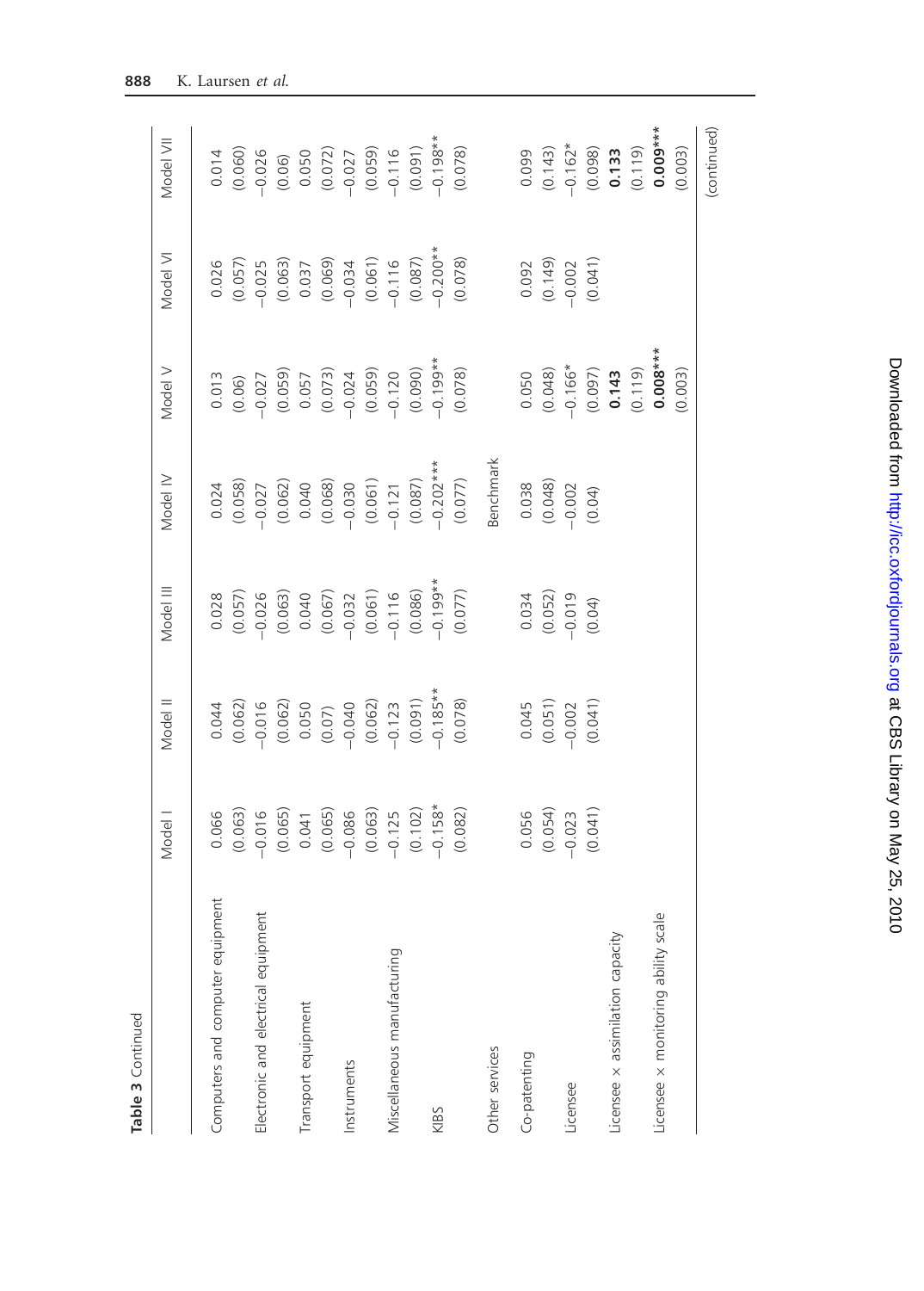|                                                     | Model I    | Model II   | Model III  | Model IV   | Model V           | Model VI                                              | Model VII                                                             |
|-----------------------------------------------------|------------|------------|------------|------------|-------------------|-------------------------------------------------------|-----------------------------------------------------------------------|
| icensee x monitoring ability breadth                |            |            |            |            |                   |                                                       |                                                                       |
|                                                     |            |            |            |            | $0.005$<br>(0.01) |                                                       | 0.004<br>(0.01)<br>-0.088<br>-0.007*<br>0.0007<br>(0.004)<br>-0.002** |
| capacity<br>$Co$ -patenting $\times$ assimilation   |            |            |            |            |                   |                                                       |                                                                       |
|                                                     |            |            |            |            |                   | $-0.079$<br>(0.163)<br>(0.1005<br>(0.003)<br>-0.002** |                                                                       |
| ability scale<br>Co-patenting $\times$ monitoring   |            |            |            |            |                   |                                                       |                                                                       |
|                                                     |            |            |            |            |                   |                                                       |                                                                       |
| ability breadth<br>Co-patenting $\times$ monitoring |            |            |            |            |                   |                                                       |                                                                       |
|                                                     |            |            |            |            |                   | $(0.001)$<br>0.821 ***                                | (0.001)                                                               |
| Constant                                            | $1.036***$ | $0.768***$ | $0.818***$ | $0.810***$ | $0.889***$        |                                                       | $0.900***$                                                            |
|                                                     | (0.071)    | (0.100)    | (0.095)    | (0.095)    | (0.094)           | (0.096)                                               | (0.095)                                                               |
|                                                     | 352        | 352        | 352        | 352        | 352               | 352                                                   | 352                                                                   |
|                                                     | 0.14       | 0.20       | 0.23       | 0.24       | 0.26              | 0.25                                                  | 0.27                                                                  |
|                                                     |            |            |            |            |                   |                                                       |                                                                       |

Bold typeface indicates variables of key theoretical interest. Bold typeface indicates variables of key theoretical interest.

 $*P<0.1,$   $*$   $*P<0.05,$   $*$   $*$   $*$   $P<0.01.$  Heteroscedasticity-consistent standard errors. \*P50.1, \*\*P50.05, \*\*\*P50.01. Heteroscedasticity-consistent standard errors.

Table 3 Continued Table 3 Continued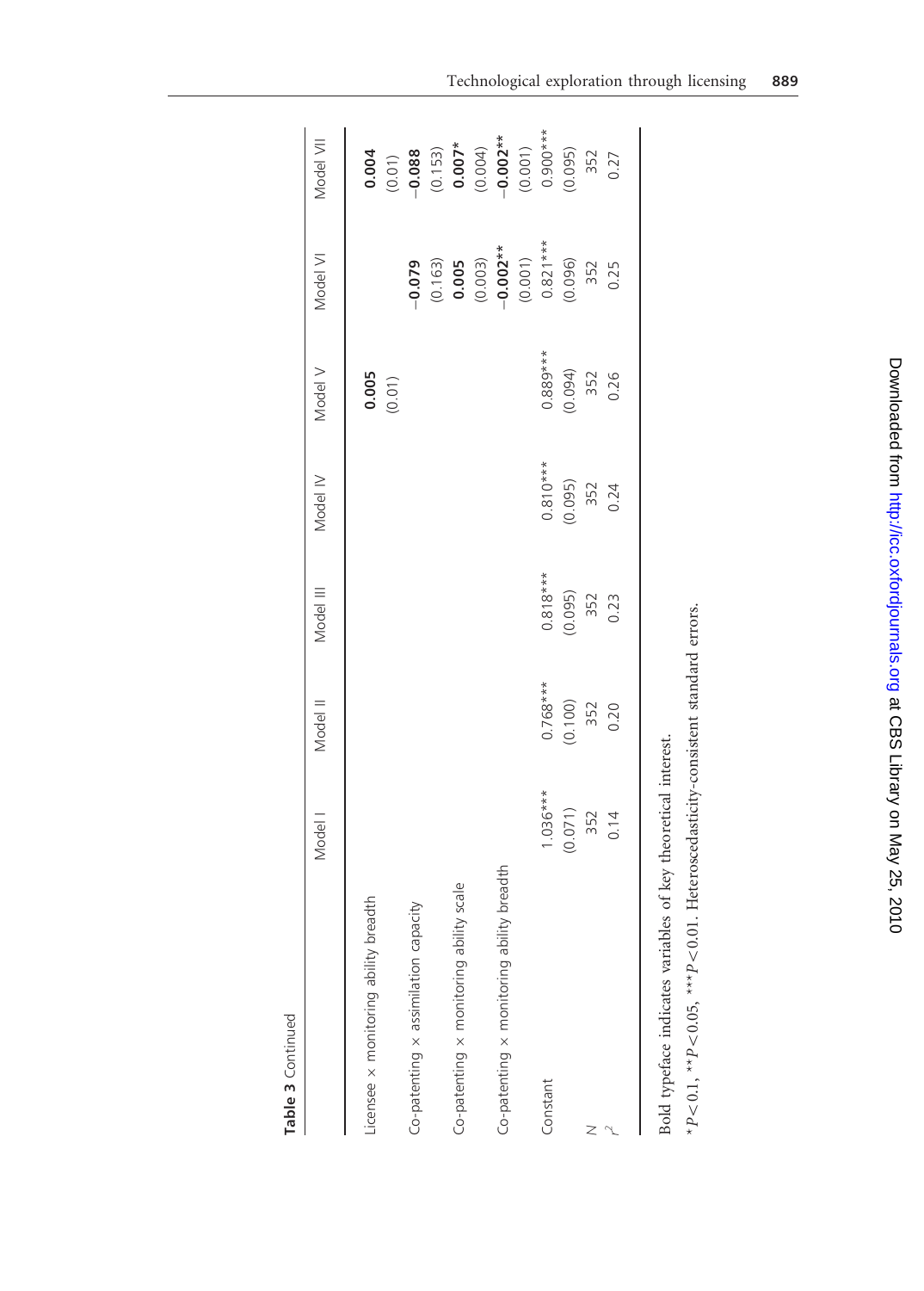knowledge base. In Table 3 the coefficient for assimilation capacity is positive and remains significant below the 5% level when all controls are included in the equation. Contrary to our expectations (as stated in Hypothesis 2), the coefficient for past exploratory search (monitoring ability scale) is negative and statistically significant at the 1% level. Estimates based on the treatment sample and the control sample separately, however, show that this effect is driven by the control group. We recall that this group has a significantly larger monitoring ability scale than the licensee group. Accordingly, it is plausible that a more intense past exploration leads non-licensing firms to concentrate technological activities on the core competencies rather than exploring the technology space further. Monitoring ability breadth does not enter the equation significantly.<sup>10</sup>

Pertaining to Hypothesis 3a, we test the idea that licensing-in reinforces the positive effect of a large assimilation capacity (a broad patent portfolio) on the distance of future exploration from the firm's existing patent portfolio. This amounts to say that we expected that licensing moderates the effect of assimilation capacity on the distance of exploration. The coefficient on the interaction between licensing and assimilation capacity in Models V and VII is positive as expected, but it is not significant at the conventional levels. Hence, our results do not lend a strong support to Hypothesis 3a, suggesting that firms with a strong assimilation capacity have greater propensity to explore the technology market regardless of their involvement in licensing-in. In other words, we do not find evidence to suggest that the result obtained concerning assimilation capacity in affecting technological exploration (Hypothesis 1) is driven by the group of licensees. The insignificant coefficient for the interaction between assimilation capacity and technological collaboration (co-patenting) in Models VI and VII suggests that the impact of assimilation capacity on technological exploration is not affected substantially by the firm use of different external sources of knowledge.

In Hypothesis 3b, we predicted that the interaction between licensing-in and a large monitoring ability (accumulated through past exploratory search) should lead firms to explore more distantly from their existing patent portfolio. While a large monitoring ability as such does not lead firms to explore far from the existing technological background, the combination of monitoring ability (scale) and the use of the technology market (licensing) yields a positive and significant effect on the distance of exploration. It is worth to note that while licensing-in moderate the impact of monitoring ability scale on the distance of technological exploration, it does not have significant impact on the association between monitoring ability breadth and the distance of technological exploration. This result reinforces the idea that it is the scale of past exploration, rather than its breadth that provides firms with monitoring ability which can be used in future exploration.

<sup>&</sup>lt;sup>10</sup> The impact of monitoring ability breadth on the dependent variable is different when the estimations are carried out on the two subsamples (treatment and control) separately.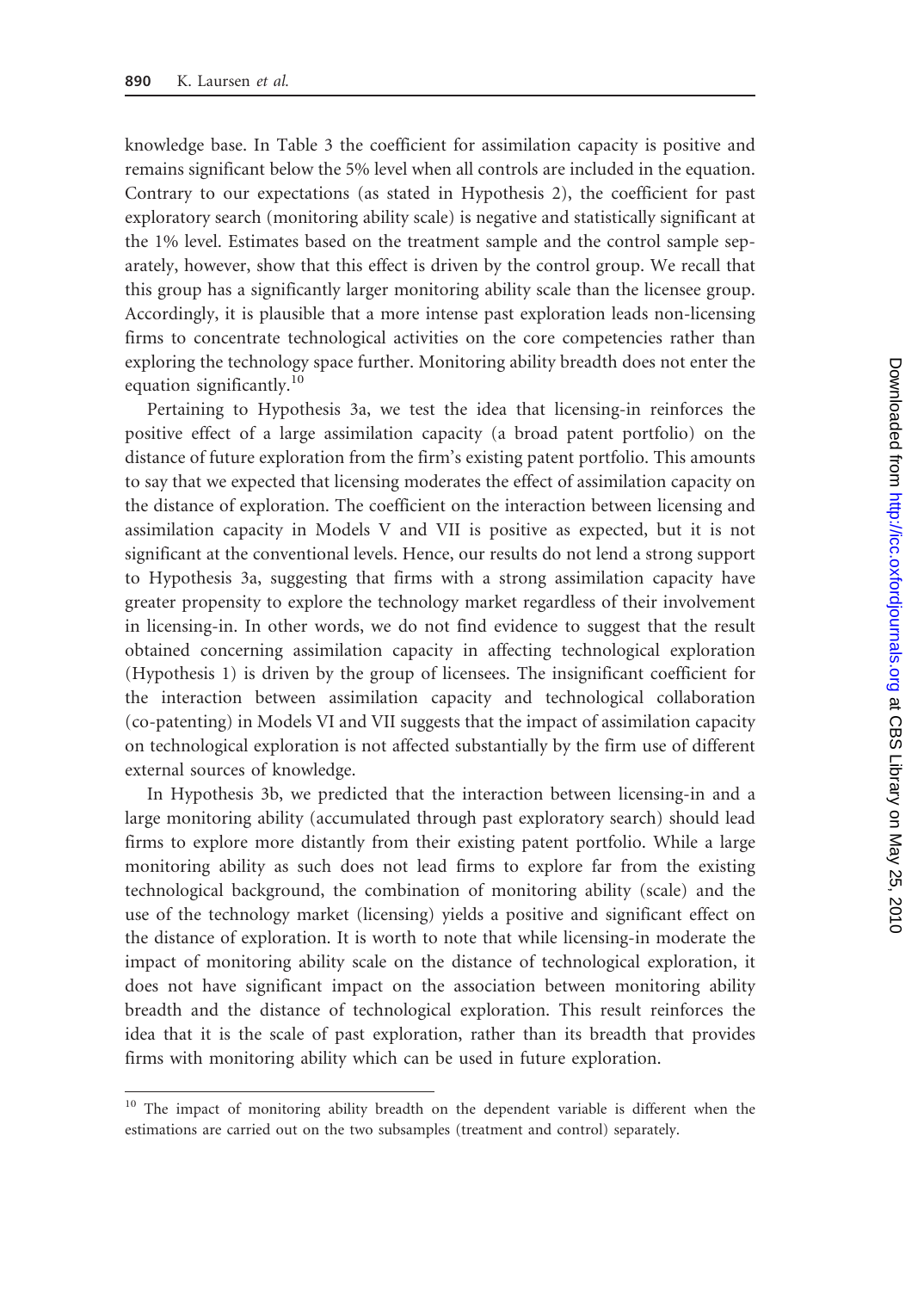The latter results are robust to controlling for co-patenting (Models VI and VII). This suggests that licensing-in offers firms endowed with monitoring ability an important opportunity to explore the technological space beyond and above other mechanisms such as co-patenting. The latter seems to have an insignificant effect on the distance of exploration. However, the interaction between co-patenting and our two key regressors yields effects that are similar to that of licensing-in. In particular, co-patenting reinforces the positive (albeit only weakly significant) effect of a large monitoring ability scale on exploration. The negative effect of monitoring ability breadth on exploration is difficult to explain and given that the result is not central to the current article, we will refrain from speculation in this case.

Concerning other control variables, all models show that the size of the patent stock has virtually no effect on the distance of technological exploration. This means that firms that have more familiarity with patents do not necessarily explore far from their existing technological background to capture the opportunities available in the market for technology. Firms with longer patent experience before the focal year (license-in or new patent application) and firms owning at least one patent (measured by our patent activity variable) all their life show a lower propensity to engage in exploration as suggested by the negative coefficients for these variables. These effects, however, become insignificant when all controls are included in the regression analysis (Model VII).

Finally, larger firms show a higher propensity to explore far from their technological background as compared to smaller firms. The weak association between firm size and assimilation capacity (Table 2) suggests that the effect of size is not mediated by technological breadth. By the same token, the weak association between size and monitoring abilities (Table 2) suggests that the positive effect of size on exploration is not mediated by a greater monitoring ability measured by monitoring ability scale and breadth. Larger firms, then, are probably in a better position to explore the technological landscape for organizational reasons, such as a better division of labor in innovation and related activities.

## 5. Discussion and conclusions

This article began by observing that the existing literature on technology licensing mostly focuses on firms' choices as to whether to produce an innovation in-house or to license it to another firm, while only few studies examine how firms use in-licensing as a part of their overall technology strategy. In this article, we have focused on the distance between the technology acquired by licensing-in and the firm's existing technological portfolio. We posited that a long distance indicates the outcome of exploratory search whereas a short distance reveals the outcome of more exploitative technological search. The underlying idea is that the degree of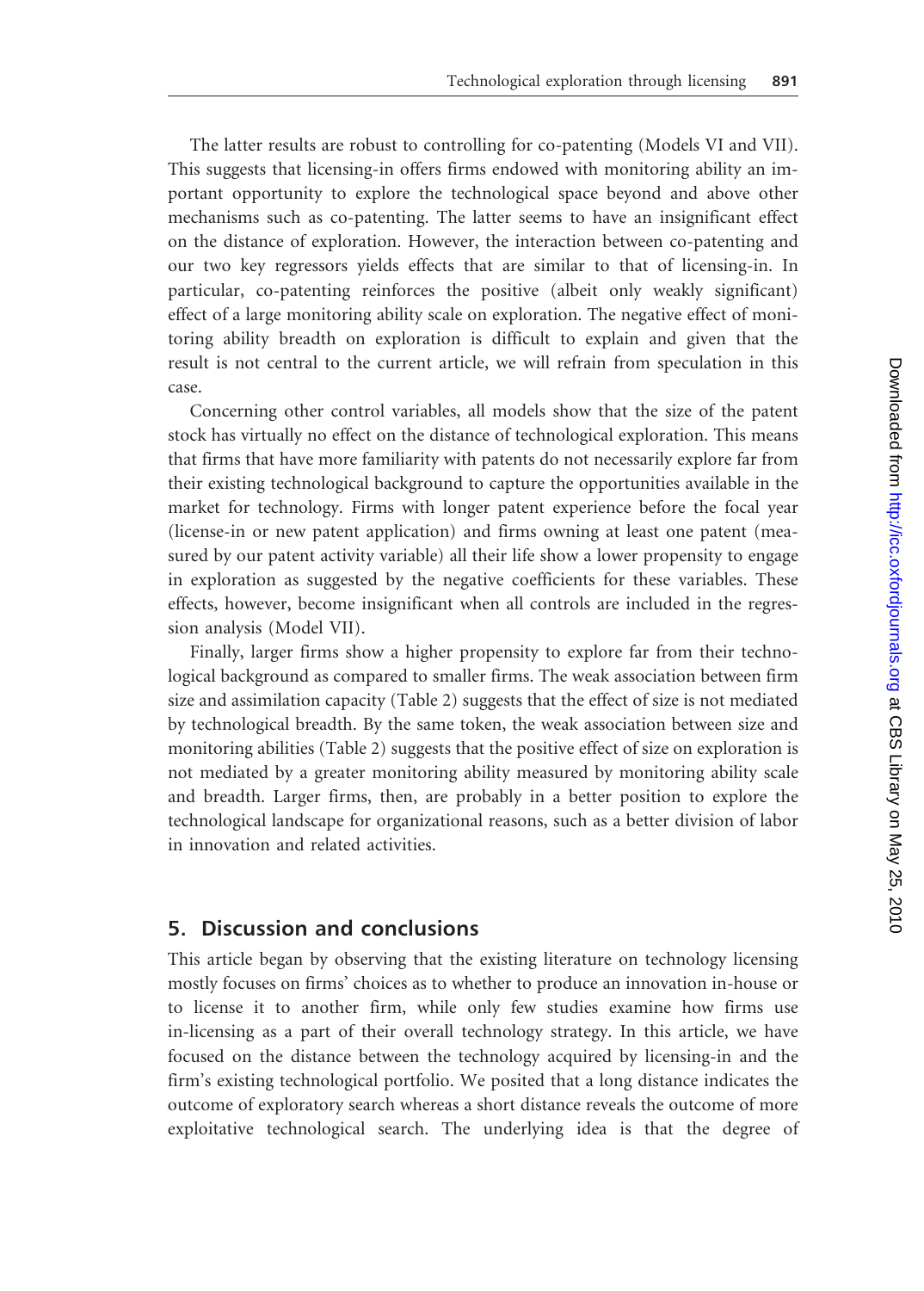exploration through licensing-in is shaped by two distinct dimensions of AC—assimilation capacity and monitoring ability.

Our empirical analysis showed that assimilation capacity is an important determinant of the ability to explore distantly from the firms' existing technological portfolio. The negative sign of monitoring ability scale was, however, unexpected. Although our cross sectional design does not allow for a dynamic explanation of this result, we can speculate that firms alternate phases of exploration, whereby they monitor the external technological space, with phases of exploitation during which they assimilate and further develop what they have learned from past exploration. This reasoning is in line with the proposition that exploration and exploitation are complements in the long run but are likely to be substitutes at a given point in time (they are synchronically substitutes).

Moreover, our findings showed that licensing-in has a moderating effect on the relationship between monitoring ability scale and the distance of technological exploration. Firms with large monitoring ability scale (acquired through past exploratory search) which rely on licensing-in, explore more distantly from their existing technological portfolio as compared to similar firms that do not rely on licensing-in. The positive effect of the interaction between monitoring ability and licensing points to the importance of markets for technology in the exploration of the technological landscape in search for new knowledge. It also suggests that gaining access to distant, unfamiliar, technologies through the market for technology requires prior investments in monitoring ability. This result is in line with the idea put forth by Cohen and Levinthal (1990) stating that knowledge is not a public good and requires specific investment to be absorbed. Markets for technology can reduce, but not eliminate, the costs of access to external knowledge. Our analysis suggests that the more distant is the knowledge that a firm seeks to acquire in the market for technology, the greater the total cost of acquisition which consists of an explicit component (the license fees) and an implicit component (the cost of AC). The latter is difficult to measure, but it is important to recognize for R&D and IP managers. The reason why firms endowed with strong assimilation capacity (measured by the breadth of their patent portfolios) do not rely on licensing in particular to explore new technological fields is less clear. We can speculate that firms with strong assimilation capacities do not need the market for technology to gain access to new technological fields—these fields can be reached through in-house exploration.

Our study extends previous research in the following directions. First, we contribute to the literature on the markets for technology (Arora et al., 2001b; Fosfuri, 2006) by having focused on the demand-side of this market; an issue that has been generally under researched so far. Second, our article makes a contribution to the literature on technological search and open innovation (e.g. Katila and Ahuja, 2002; Laursen and Salter, 2006) by having shedded new light on the role of licensing-in as a strategy to capture new technological opportunities outside the boundaries of the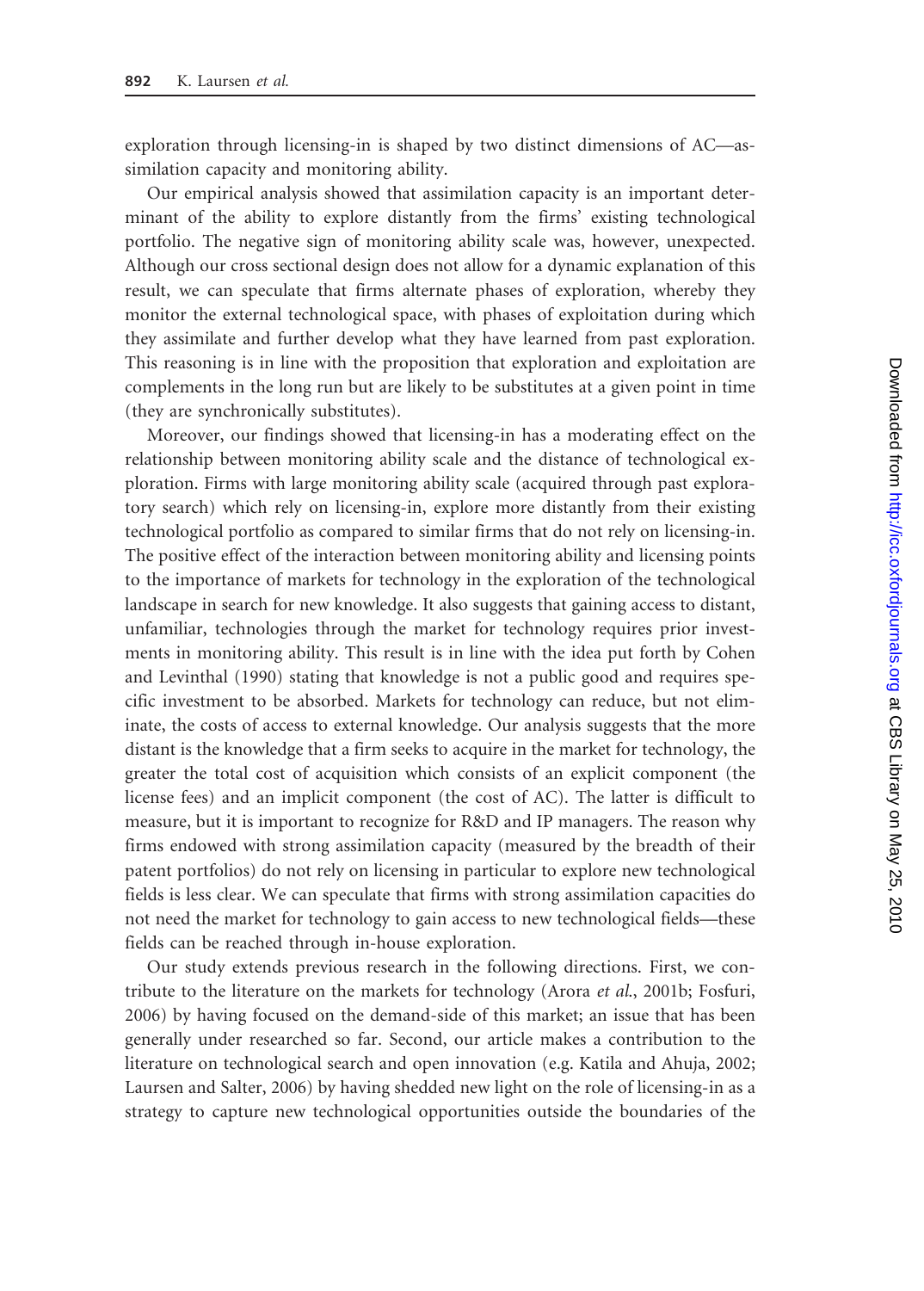firm. Several earlier studies have analyzed the role of various types of alliances as a learning mechanism, particularly when firms explore new businesses (e.g. Kogut and Zander, 1992; Khanna et al., 1998), but there is still limited research concerning licensing-in as a mechanism of exploration.

Third, our analysis focuses on different dimensions of AC as antecedents to technological exploration. Several previous studies have further developed the notion of AC following the seminal paper by Cohen and Levinthal (1990); (Mowery et al., 1996; Zahra and George, 2002; Jansen et al., 2005; Lane et al., 2006). However, the papers with an empirical component have either not dealt with the dimensions of AC relevant to technological exploration (Jansen et al., 2005) or have claimed to measure AC in general (Mowery et al., 1996). By having made the distinction between assimilation capacity and monitoring ability, we see this article as a first step towards breaking down the multi-level AC concept into components relevant to technological exploration. More in particular, however, our contribution regarding AC lies in the fact that no previous work—to our knowledge—has attempted to examine the implications of AC in the context of licensing-in. This is a significant contribution given the rising importance of the market for licensing (Arora *et al.*, 2001b; Robbins, 2006).

We acknowledge that interpreting the complex interactions among assimilation capacity, monitoring ability, and technology licensing versus internal development is a very difficult task which deserves further scrutiny, possibly based on further analysis and in-depth case-studies. One possibility is that assimilation capacity and monitoring ability are not independent drivers of the distance of exploration, but one of them is a mediator through which the other translates into more distant exploration. For example, one could argue that monitoring ability will translate into increased exploration through the development of assimilation capacity.

Another limitation to this study is that we have focused on a cross-section of licensing agreements. This prevents us to account for firm-specific unobserved heterogeneity. Collecting information on licensing agreements to obtain a panel dataset with a significant longitudinal dimension remains the object of future research. We have used only rough control variables (in particular industry-level dummies) that can somehow be said to reflect environmental pressures including market or technological uncertainty. Although our dependent variable is reflecting something that goes on in the technological domain—and not successful commercialization of the technology—it would also have been desirable to control for downstream complementary assets. Despite the fact that our matched sample approach can alleviate some of these problems, future research would benefit from the use of finer grained controls. Nevertheless, we believe that this article is a significant first attempt at better understanding the trajectories of firms' in-licensing behavior and their association with firms' learning capabilities.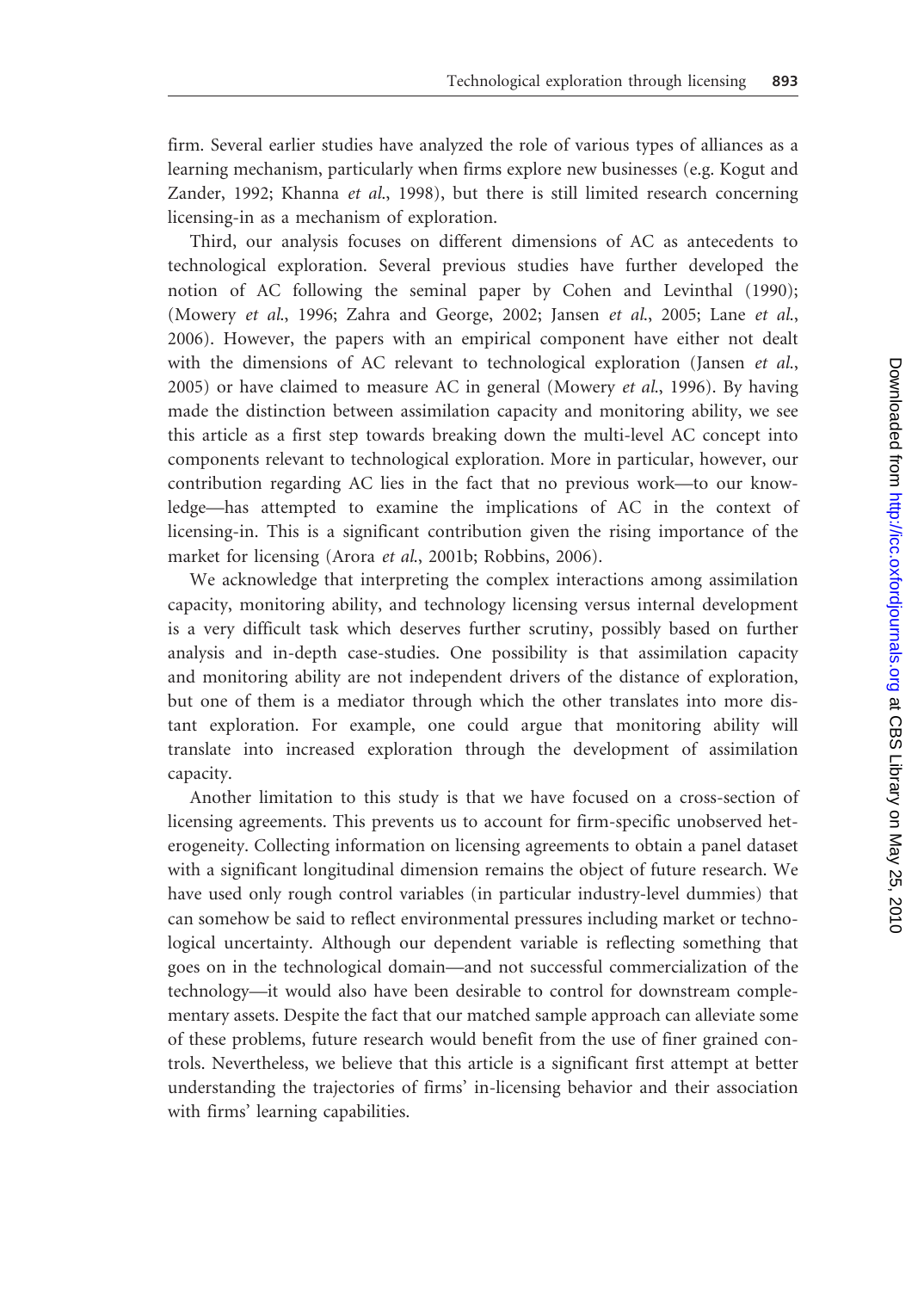# Acknowledgements

Earlier version of this article have been presented at DRUID Winter Conference 2008 held in Aalborg, the DRUID Summer Conference 2008 held in Copenhagen, the 2008 AOM Conference, held in Anaheim, USA, and the Markets for Technology Conference held in Madrid in late 2008. We wish to thank the audiences at these conferences, in particular Ashish Arora, Alfonso Gambardella, Marco Giarratana, Joanne Oxley for important comments given on the earlier versions of this article. The authors would like to thank The Financial Valuation Group of Florida, Inc., which provided the FVG's Intellectual Property Transaction Database, which is copyrighted by and used with the permission of the same company. We also wish to thank two anonymous reviewers of this journal as well as the editors of the present special issue for very valuable comments and suggestions. The usual caveats apply.

# References

- Alcácer, J. and M. Gittelman (2006), 'Patent citations as a measure of knowledge flows: the influence of examiner citations,' The Review of Economics and Statistics, 88(4), 774–779.
- Arora, A., A. Fosfuri and A. Gambardella (2001a), 'Markets for technology and their implications for corporate strategy,' Industrial and Corporate Change, 10(2), 419-451.
- Arora, A., A. Fosfuri and A. Gambardella (2001b), Markets for Technology: The Economics of Innovation and Corporate Strategy. The MIT Press: Cambridge, MA.
- Atuahene-Gima, K. (1993), 'Determinants of inward technology licensing intentions: an empirical analysis of Australian engineering firms,' Journal of Product Innovation Management, 10, 230–240.
- Atuahene-Gima, K. and P. Patterson (1993), 'Managerial perceptions of technology licensing as an alternative to internal R&D in new product development: an empirical investigation,' R&D Management, 23(4), 327–336.
- Benner, M. J. and M. L. Tushman (2003), 'Exploitation,' exploration, and process management: the productivity dilemma revisited,' Academy of Management Review, 28(2), 238-256.
- Bresnahan, T. F. and M. Trajtenberg (1995), 'General purpose technologies: engines of growth,' Journal of Econometrics, 65, 83–108.
- Caves, R. E., H. Crookell and J. P. Killing (1983), 'The imperfect market for technology licenses,' Oxford Bulletin of Economics and Statistics, 45, 249–267.
- Chatterji, D. (1996), 'Accessing external sources of technology,' Research Technology Management, 39(2), 48–56.
- Chesbrough, H. (2003), Open innovation. Harvard University Press: Cambridge, MA.
- Cohen, W. M. and D. A. Levinthal (1990), 'Absorptive capacity: a new perspective of learning and innovation,' Administrative Science Quarterly, 35, 128–152.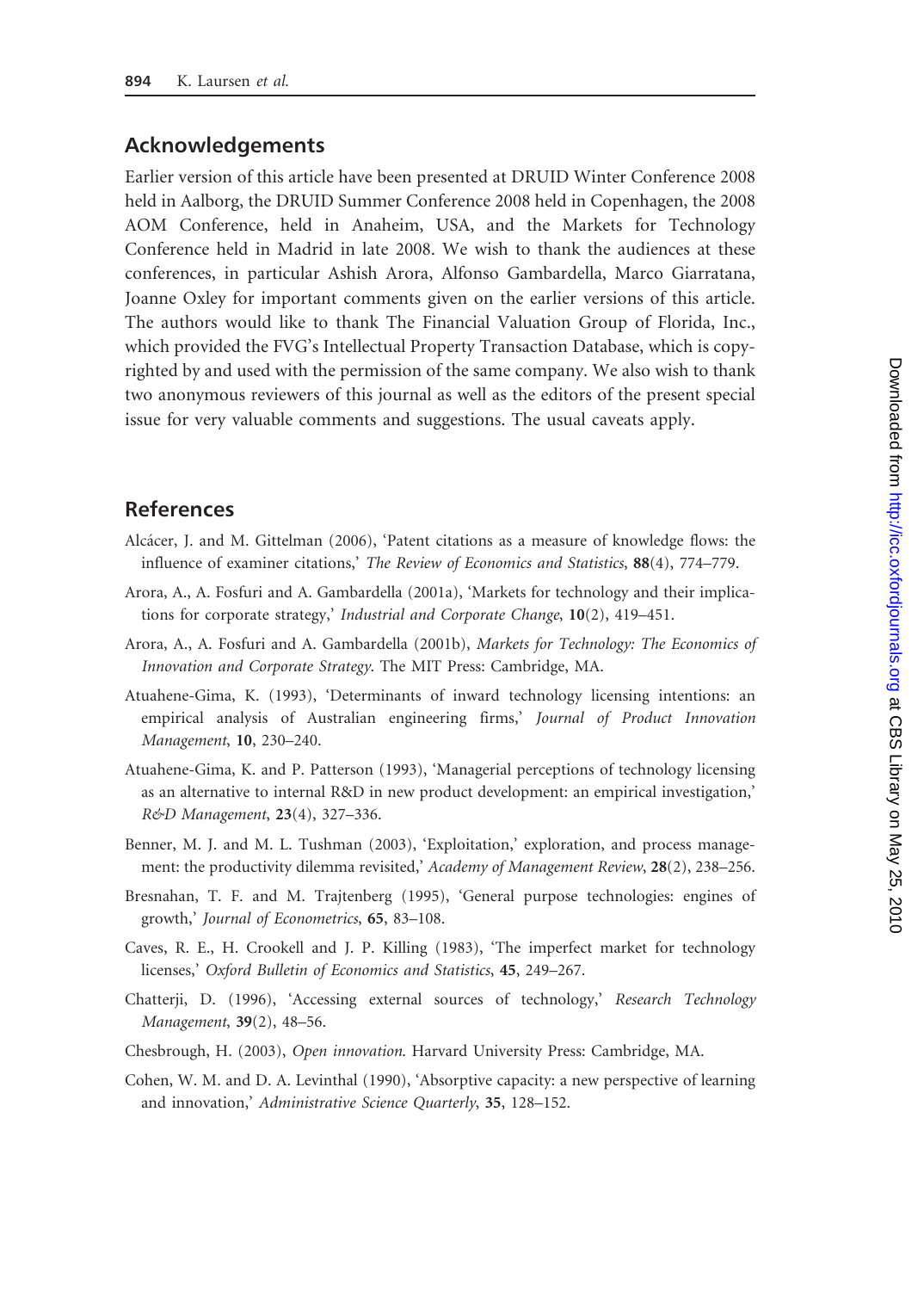- Criscuolo, P. and B. Verspagen (2008), 'Does it matter where patent citations come from? Inventor vs. examiner citations in European patents,' Research Policy, 37(10), 1892–1908.
- Cyert, R. M. and J. G. March (1963), A Behavioral Theory of the Firm. Prentice-Hall: Englewood Cliffs, NJ.
- Dosi, G. (1982), 'Technological paradigms and technological trajectories: a suggested interpretation of the determinants and directions of technical change,' Research Policy, 11(3), 147–162.
- Fosfuri, A. (2006), 'The licensing dilemma: understanding the determinants of the rate of technology licensing,' Strategic Management Journal, 27(12), 1141–1158.
- Fosfuri, A., M. S. Giarratana and A. Luzzi (2008), 'The penguin has entered the building: the commercialization of open source software products,' Organization Science, 9(2), 292–305.
- Fosfuri, A. and J. A. Tribó (2008), 'Exploring the antecedents of potential absorptive capacity and its impact on innovation performance,' Omega, 36(2), 173–187.
- Gambardella, A., D. Harhof and B. Verspagen (2008), 'The value of European patents,' European Management Review, 5, 69–84.
- Gambardella, A. and S. Torrisi (1998), 'Does technological convergence imply convergence in markets? evidence from the electronics industry,' Research Policy, 27, 445–463.
- Granstrand, O., P. Patel and K. L. R. Pavitt (1997), 'Multi-technology corporations: why they have 'distributed' rather than 'distinctive core' competencies,' California Management Review, 39(4), 8–25.
- Gupta, A. K., K. G. Smith and C. E. Shalley (2006), 'The interplay between exploration and exploitation,' Academy of Management Journal, 49(4), 693–706.
- Hall, B. H., A. B. Jaffe and M. Tratjenberg (2001), The NBER patent citation data file: lessons, insights and methodological tools, No. 8498, NBER.
- Hall, B. H. and M. Trajtenberg (2004), 'Uncovering GPTS with Patent Data,' NBER Working Paper 10901.
- Helfat, C. (1994), 'Evolutionary trajectories in petroleum firm R&D,' Management Science, 40, 1720–1747.
- Henderson, R. and K. B. Clark (1990), 'Architectural innovation: the reconfiguration of existing product technologies and the failure of established firms,' Administrative Science Quarterly, 35(1), 9–30.
- Jansen, J. J. P., F. A. J. van den Bosch and H. W. Volberda (2005), 'Managing potential and realized absorptive capacity: how do organizational antecedents matter?,' Academy of Management Journal, 48, 999–1015.
- Katila, R. and G. Ahuja (2002), 'Something old, something new: a longitudinal study of search behavior and new product introduction,' Academy of Management Journal, 45(6), 1183–1194.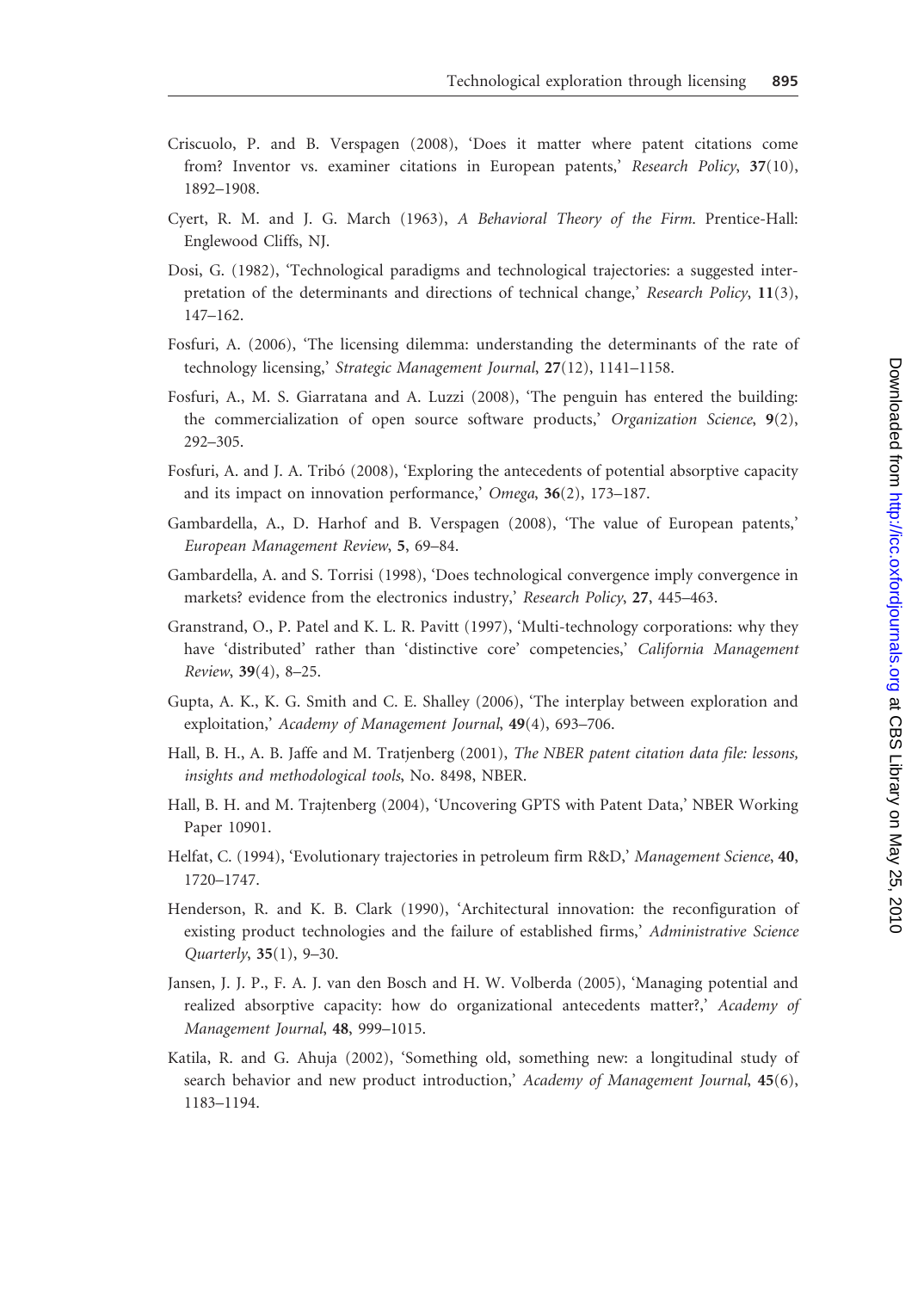- Khanna, T., R. Gulati and N. Nohria (1998), 'The dynamics of learning alliances: competition, cooperation and relative scope,' Strategic Management Journal, 19, 193–210.
- Killing, J. P. (1978), 'Diversification through licensing,' R&D Management, 8(3), 159-163.
- Kim, Y. J. and N. S. Vonortas (2006), 'Determinants of inter-firm technology licensing: the case of licensors,' Managerial and Decision Economics, 27(4), 235–249.
- Kogut, B. and U. Zander (1992), 'Knowledge of the firm, combinative capabilities, and the replication of technology,' Organization Science, 3(3), 383–397.
- Koza, M. P. and A. Y. Lewin (1998), 'The co-evolution of strategic alliances,' Organization Science, 9(3), 255–264.
- Lane, P. J., B. Koka and S. Pathak (2006), 'The reification of absorptive capacity: a critical review and rejuvenation of the construct,' Academy of Management Review, 31(4), 833-863.
- Laursen, K. and A. J. Salter (2006), 'Open for innovation: the role of openness in explaining innovative performance among UK manufacturing firms,' Strategic Management Journal, 27(2), 131–150.
- Lavie, D. and L. Rosenkopf (2006), 'Balancing exploration and exploitation in alliance formation,' Academy of Management Journal, 49(4), 797–818.
- Levinthal, D. A. (1997), 'Adaptation on rugged landscapes,' Management Science, 43(7), 934–950.
- Lichtenthaler, U. and H. Ernst (2007), 'Developing reputation to overcome the imperfections in the markets for knowledge,' Research Policy, 36(1), 37–55.
- Lowe, J. and P. Taylor (1998), 'R&D and technology purchase through license agreements: complementary strategies and complementary assets,' R&D Management, 28(4), 263-278.
- March, J. G. (1991), 'Exploration and exploitation in organizational learning,' Organization Science, 2, 71–87.
- Miller, D. J., M. J. Fern and L. B. Cardinal (2007), 'The use of knowledge for technological innovation within diversified firms,' Academy of Management Journal, 50(2), 308–326.
- Mowery, D. C., J. E. Oxley and B. S. Silverman (1996), 'Strategic alliances and interfirm knowledge transfer,' Strategic Management Journal, 17, 77–91.
- Nelson, R. R. and S. Winter (1982), An Evolutionary Theory of Economic Change. Harvard University Press: Cambridge, MA.
- Pavitt, K. L. R. (1988), 'International patterns of technological accumulation,' in N. Hood and J.E. Vahlne (eds), Strategies in Global Competition. Croom Helm: London.
- Piscitello, L. (2000), 'Relatedness and coherence in technological and product diversification of the world's largest firms,' Structural Change and Economic Dynamics, 11, 295–315.
- Powell, W. W., K. W. Koput and L. Smith-Doerr (1996), 'Interorganizational collaboration and the locus of innovation: networks of learning in biotechnology,' Administrative Science Quarterly, 41(1), 116–145.
- Robbins, C. A. (2006), Measuring Payments for the Supply and Use of Intellectual Property. Bureau of Economic Analysis U.S. Department of Commerce: Washington, DC.